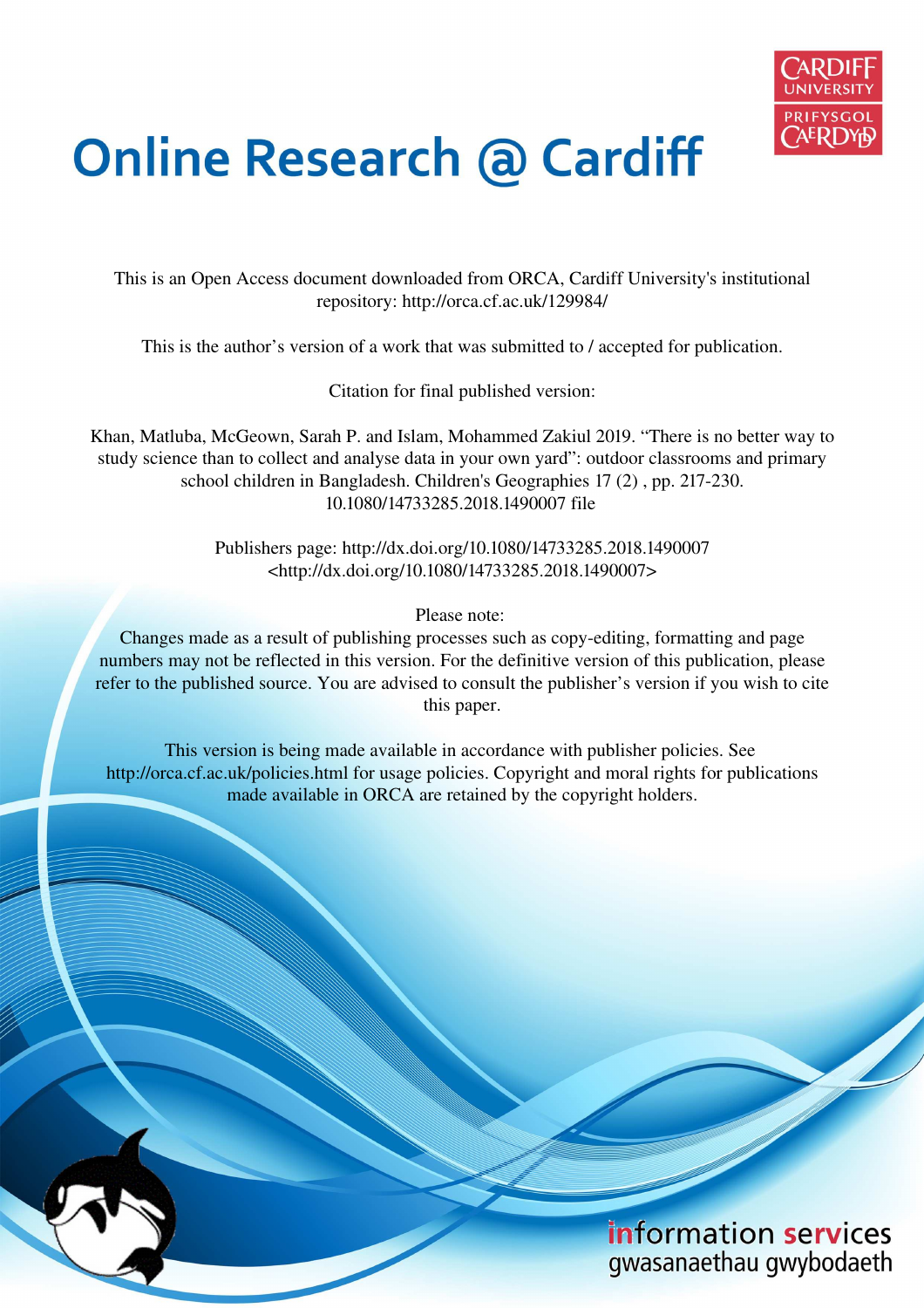The following paper is accepted for publication following a peer review process in *Children's Geographies.* The paper is accepted on 29 May 2018 and the following is the accepted version of the manuscript.

# *"There is no better way to study science than to collect and analyse data in your own yard":* **outdoor classrooms and primary school children in Bangladesh.**

Matluba Khan<sup>a\*</sup>, Sarah McGeown<sup>b</sup> and Mohammed Zakiul Islam<sup>a</sup>

*<sup>a</sup>Department of Architecture, Bangladesh University of Engineering and Technology, Dhaka, Bangladesh; <sup>b</sup>Moray House School of Education, University of Edinburgh, United Kingdom* 

\*E-mail: matluba.khan@ucl.ac.uk

#### Abstract

The design and use of outdoor spaces for primary school teaching and learning has been given little consideration in the present context. The existing evidence base is mostly from western perspectives. In this study, an outdoor classroom was designed and built in a primary school in Bangladesh and used to teach children (n=30) their science curriculum. Multiple methods were used to investigate the impact of the outdoor classroom on students' learning and engagement, including achievement tests, a questionnaire and focus groups with children and teachers. Children's science scores were significantly higher after they had been taught outdoors, compared to indoors. Physical qualities of their outdoor classroom (lighting, acoustics, seating), in addition to greater enjoyment and active participation in learning likely explained improved attainment. Qualitative insights from children and teachers supported the quantitative findings. These results provide empirical support for building outdoor classrooms as an effective environment for teaching and learning.

Keywords: outdoor classroom, science, mixed methods, attainment, engagement, Bangladesh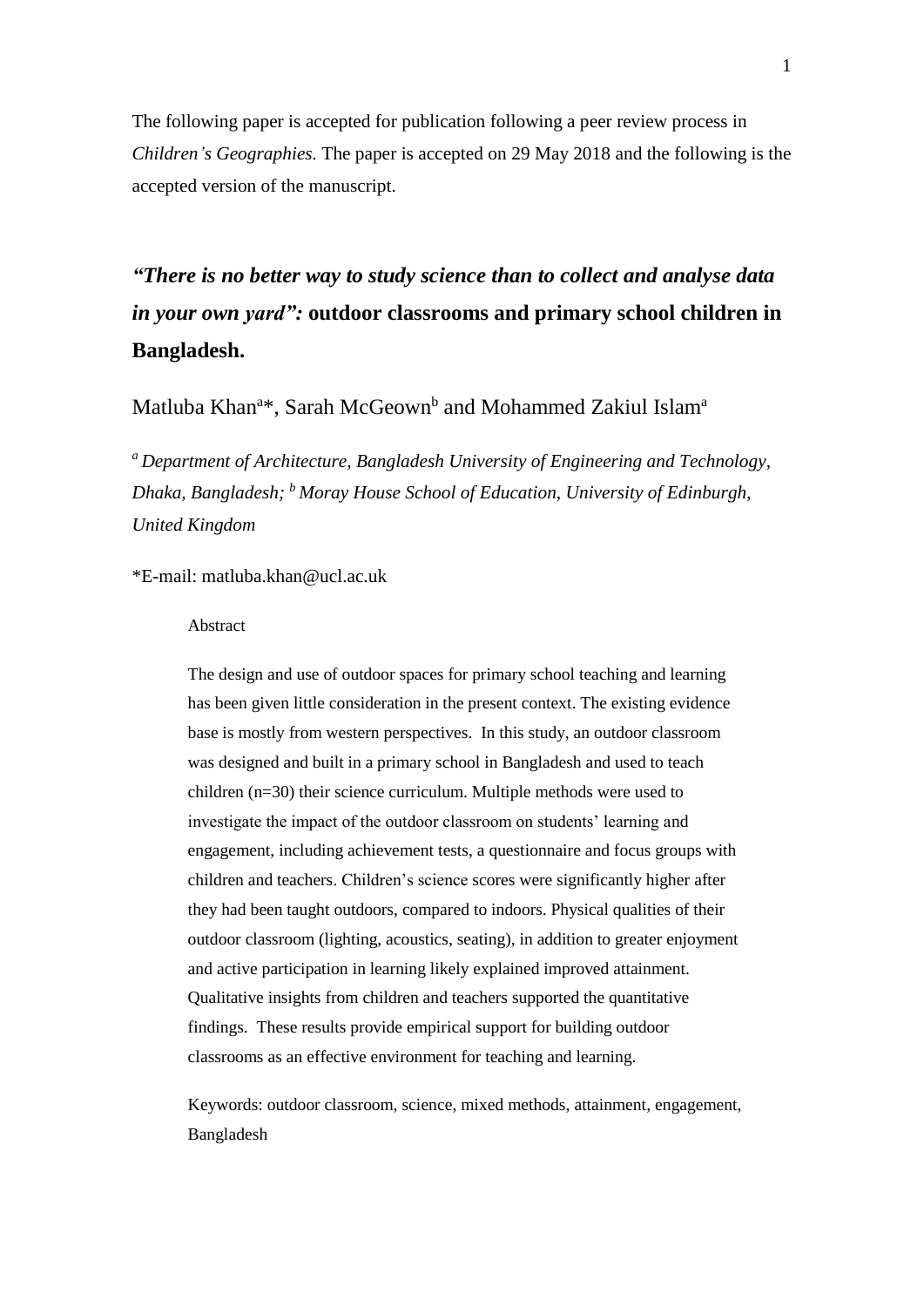# **Introduction**

Primary schools are typically the first formal institution in which children learn. Therefore, the influence of school and/or classroom design on children's learning is becoming of increasingly interest in the fields of education, architecture and design. The outdoor environment of primary schools, although a sizeable element of the primary school premises, is often ignored in school-design, as it is not typically used for formal instruction (Armitage & Burke, 2005; Kasali & Dogan, 2010). Indeed, the design of school grounds and its potential impact on children's learning has not attracted the same level of interest as the design and space within classrooms (Armitage & Burke, 2005; Barrett, Davies, Zhang, & Barrett, 2015; Kellock & Sexton, 2017). Despite this, a growing body of research has associated spending time in the outdoor environment with attention restoration, recovery from stress, informal learning through play, improved physical activity and improved academic attainment (Chawla, Keena, Pevec, & Stanley, 2014; Mårtensson et al., 2014; O'Brien, 2009; O'Brien, Murray, Liz, & Richard, 2007; J Roe & Aspinall, 2011; Ward Thompson & Aspinall, 2011).

With regard to developing countries specifically, a recent report published by UNESCO illustrates that the net enrolment rate of children in primary schools across the world has increased over recent years; however more than 59 million primary schoolaged children are still out of school and school retention is particularly problematic (UNESCO Institute for Statistics & UNICEF, 2015). This scenario is pronounced in Asia and Africa (e.g. MacKenzie, Moffatt, Ogwang, Ahabyona, & Sengupta, 2017). In Bangladesh specifically, the drop-out rate is 20.9%; approximately 0.6 million children do not continue their primary education (BANBEIS, 2015). There are number of reasons for this; poverty and a dislike of school (Ahmed, Nath, & Hossain, 2005) and a boring and unattractive school environment (Chowdhury, Chowdhury, Hoque, Ahmad,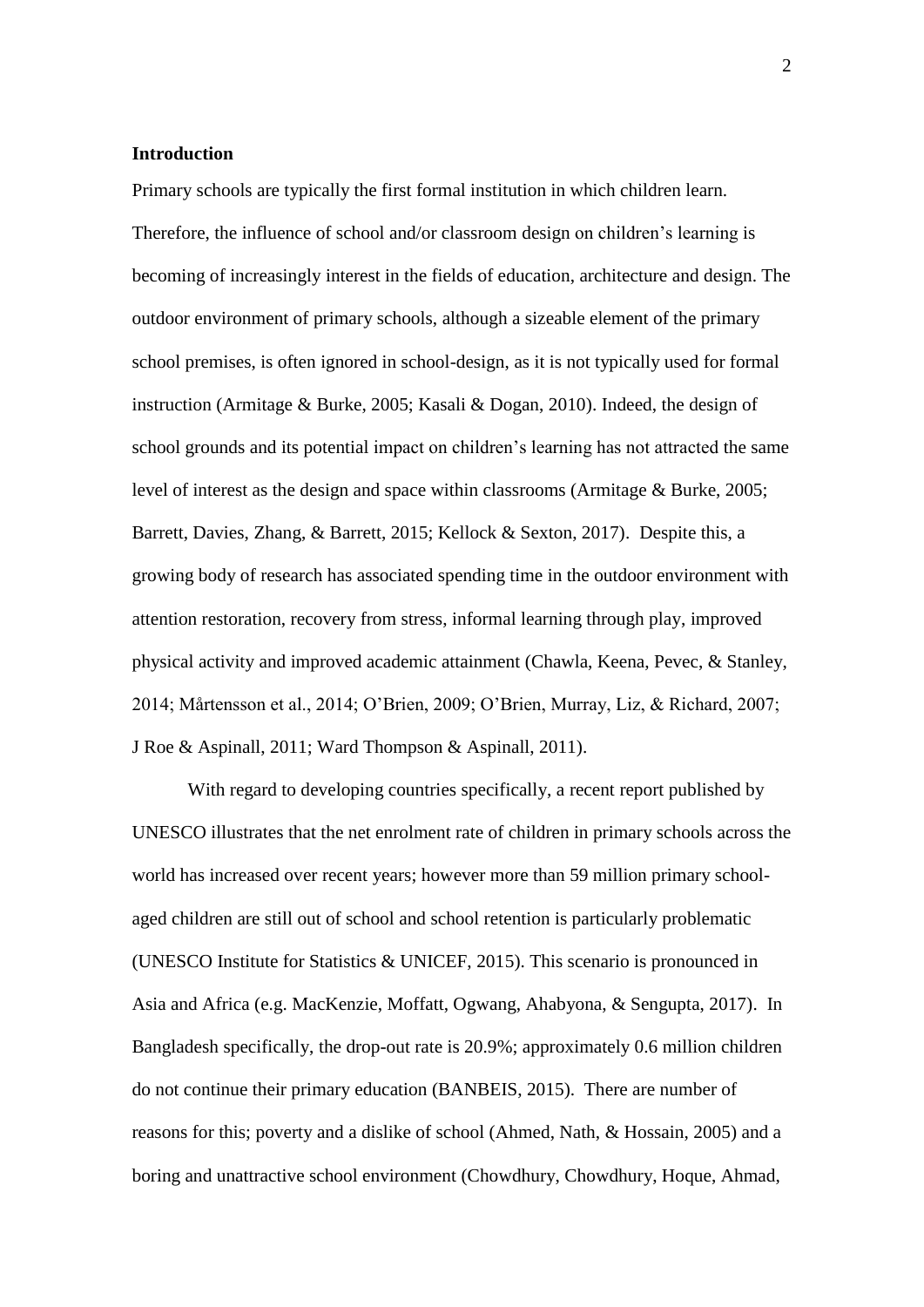& Sultana, 2009) have been cited as some reasons for dropping out. Despite this, the design of the school environment is typically ignored as a possible way to increase retention, although there is evidence of the positive impact that a school's design can have on children's academic achievement and engagement (Tanner, 2000, 2009).

In Bangladesh, the classrooms in most Government primary schools (GPS) are designed following the international school design standards set by UNESCO  $-40$ students per class and 10 ft<sup>2</sup> per pupil (DPE, 2014). Good quality physical environment is defined as *pucca*<sup>1</sup> 26' x 19'6" classrooms, however the classroom size in the newly constructed buildings is smaller: 17' x 19'6" (DPE, 2014) (see Figure 1 for the view inside a classroom). Improving the schools' physical environment typically means adding more classrooms to the existing building or constructing a new building and abandoning the previous dilapidated one. Currently in Bangladesh, approximately 38000 Government primary schools exist with such design (BANBEIS, 2015). These schools are attended by approximately 10 million children. Almost all of these primary schools own an open yard in front of the school building, following the requirement for a mandatory 0.33 acre of land for primary schools. However, these school grounds are often under or un-utilised, being barren and devoid of any elements for formal or informal learning (Khan, 2009; Samborski, 2010). The average class size is 54, however the number of students in a class varies from 20 to 80 (Hossain, Kalam, Cameron, Uddin, & Ahmed, 2009). Attendance rate in schools averages at 74% and the average teacher student ratio across schools is 1:61 (Hossain et al., 2009).

-

<sup>&</sup>lt;sup>1</sup> Made with durable materials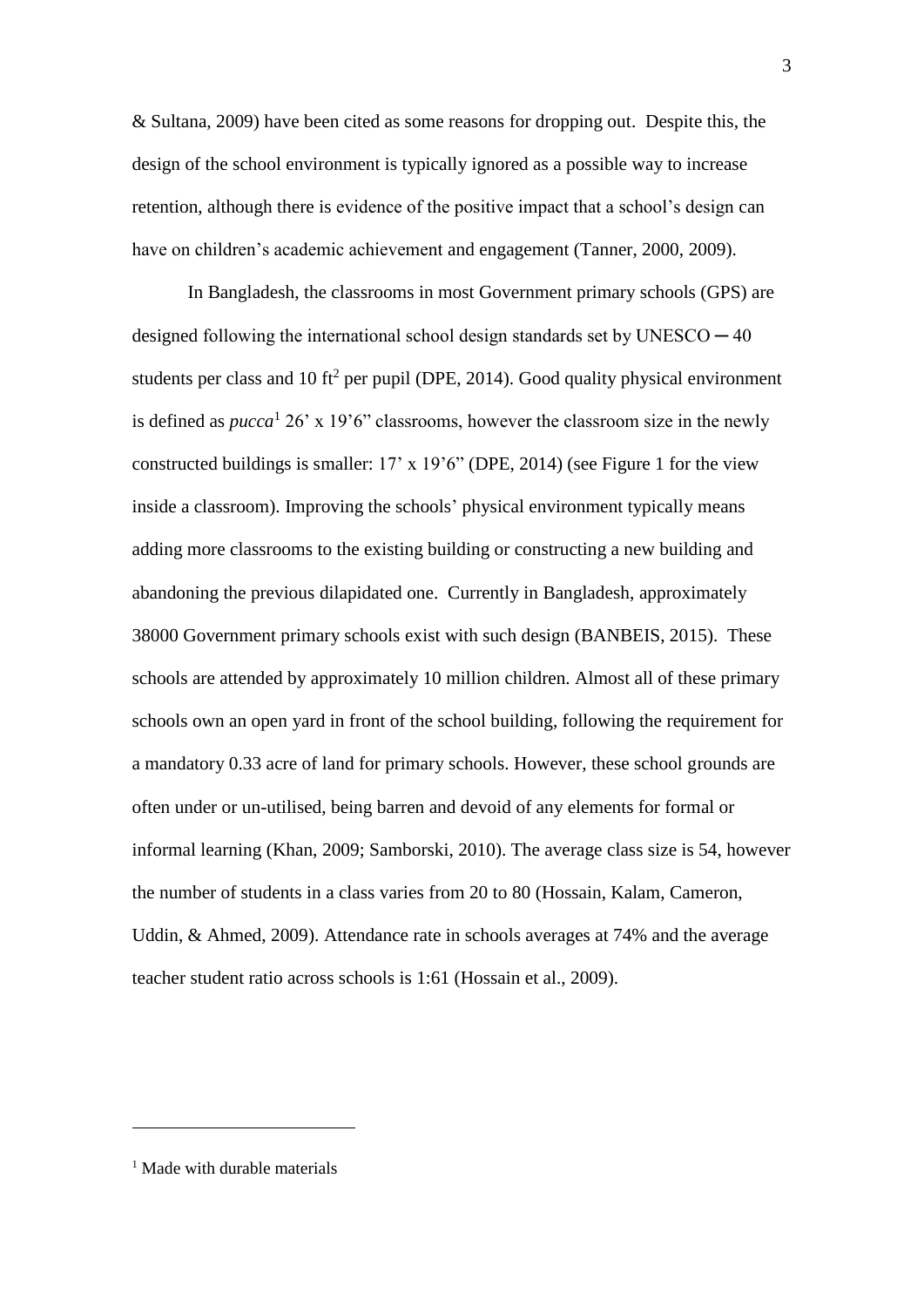

*Figure 1: Inside the classroom of a typical Government Primary School (in Narsingdi)* 

The classrooms in most of these GPSs are poorly designed with inadequate light and ventilation. They are also typically overcrowded; the classes are typically lined with benches, providing no scope for innovative learning opportunities, experimentation or exploration. These limited resources (i.e., lack of space and materials) prevent teachers from using a range of instructional activities and give fewer chances to follow up students' performance in the class (Ayvacı & Devecioğlu, 2010; Rabbi, 2005). In total, 70% of teachers receive subject based training each year and all teachers receive sub-cluster training (DPE, 2009). Implementing the knowledge learnt during training requires some infrastructural facilities which current classrooms typically do not offer.

Given the poor physical environment inside primary schools in Bangladesh, and emerging evidence of the benefits of spending time outdoors, this study explored the potential of an outdoor classroom to improve children's learning and engagement.

# *Outdoor environment and children's learning and well-being*

Research examining children's outdoor environments has changed over recent years (Nor Fadzila & Ismail 2012). From a synthesis of 30 empirical studies focusing on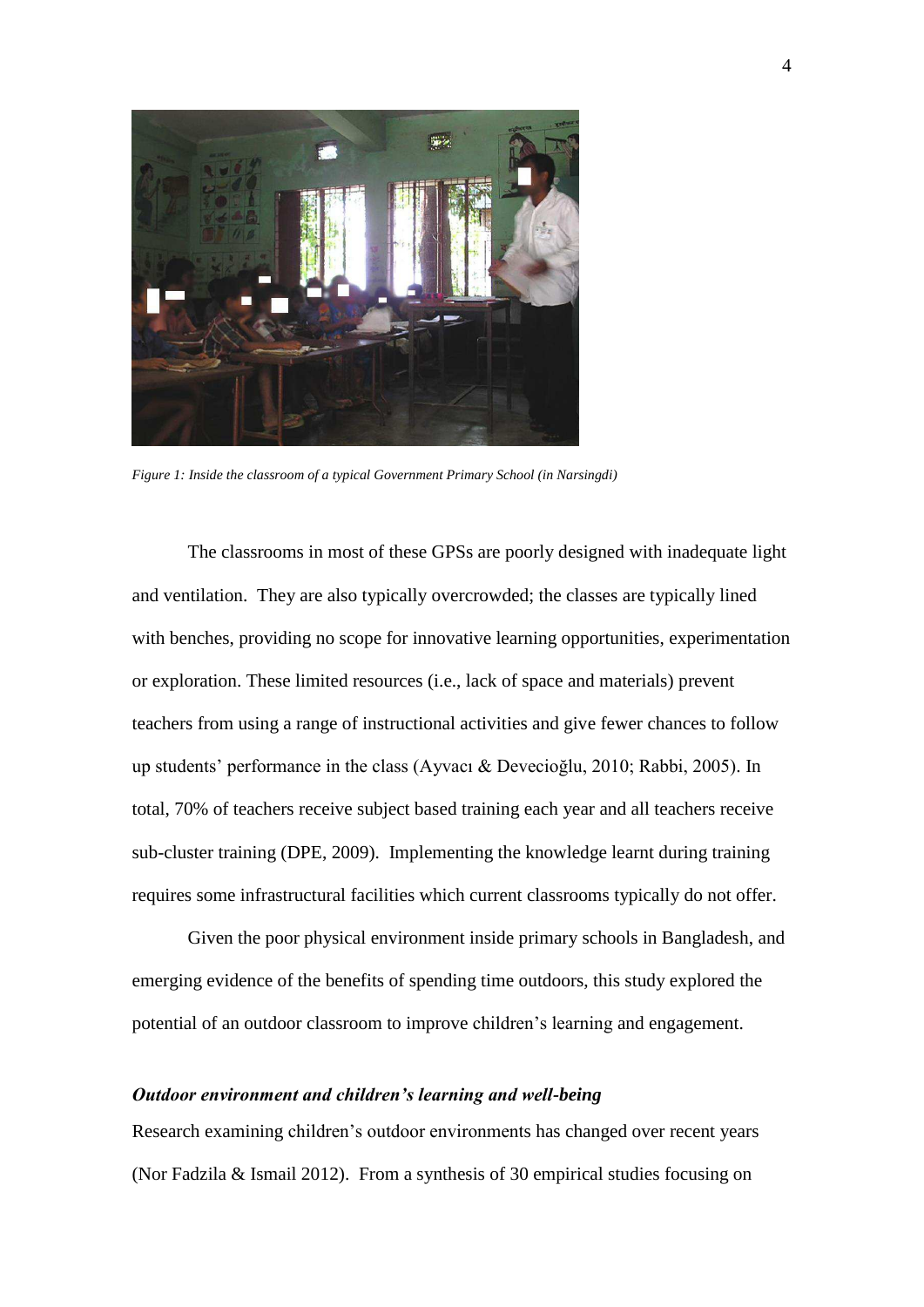children's environment between 1985 and 2010, play has consistently been found to be a central topic. In more recent years however, there has been an increase in the number of studies focusing on natural environments and the role of design in encouraging activities outdoors (Cosco, Moore, & Smith, 2014; Hussein, 2010; Kelz, Evans, & Roderer, 2013; Park, O'Brien, Roe, Thompson, & Mitchell, 2011).

Studies focusing on the outdoor environment and learning are typically interdisciplinary, drawing upon insights from education, landscape architecture, geography, public health and sports science. Researchers in the field of education have been keen to explore the relationship between 'greenness'<sup>2</sup>, outdoor play and children's environmental learning (Dyment, 2005; Grant & Littlejohn, 2001; Lucas & Dyment, 2010; Malone & Tranter, 2003; Tranter & Malone, 2004). Research in landscape architecture, environment-behaviour studies and public health, on the other hand, has primarily investigated the impact of the playground design on children's physical activity and play (Anthamatten et al., 2011; Chawla et al., 2014; Jansson, Gunnarsson, Mårtensson, & Andersson, 2014; Mårtensson et al., 2014; Willenberg et al., 2010). Despite clear reasons to study the potential of outdoor environments to support children's formal learning, there are few studies in this area. However, relevant studies include those that have explored the benefits of forest schools on children's physical activity, motivation and well-being (Gambino, Davis, & Rowntree, 2009; Hart, 1982; Lovell, 2009; O'Brien, 2009; O'Brien et al., 2007; Roe & Aspinall, 2011). Rickinson et al. (2004), in their review of research on outdoor learning noted that most studies are descriptive, poorly conceptualised, designed and/or inadequately executed.

-

<sup>2</sup> The exposure to trees and vegetation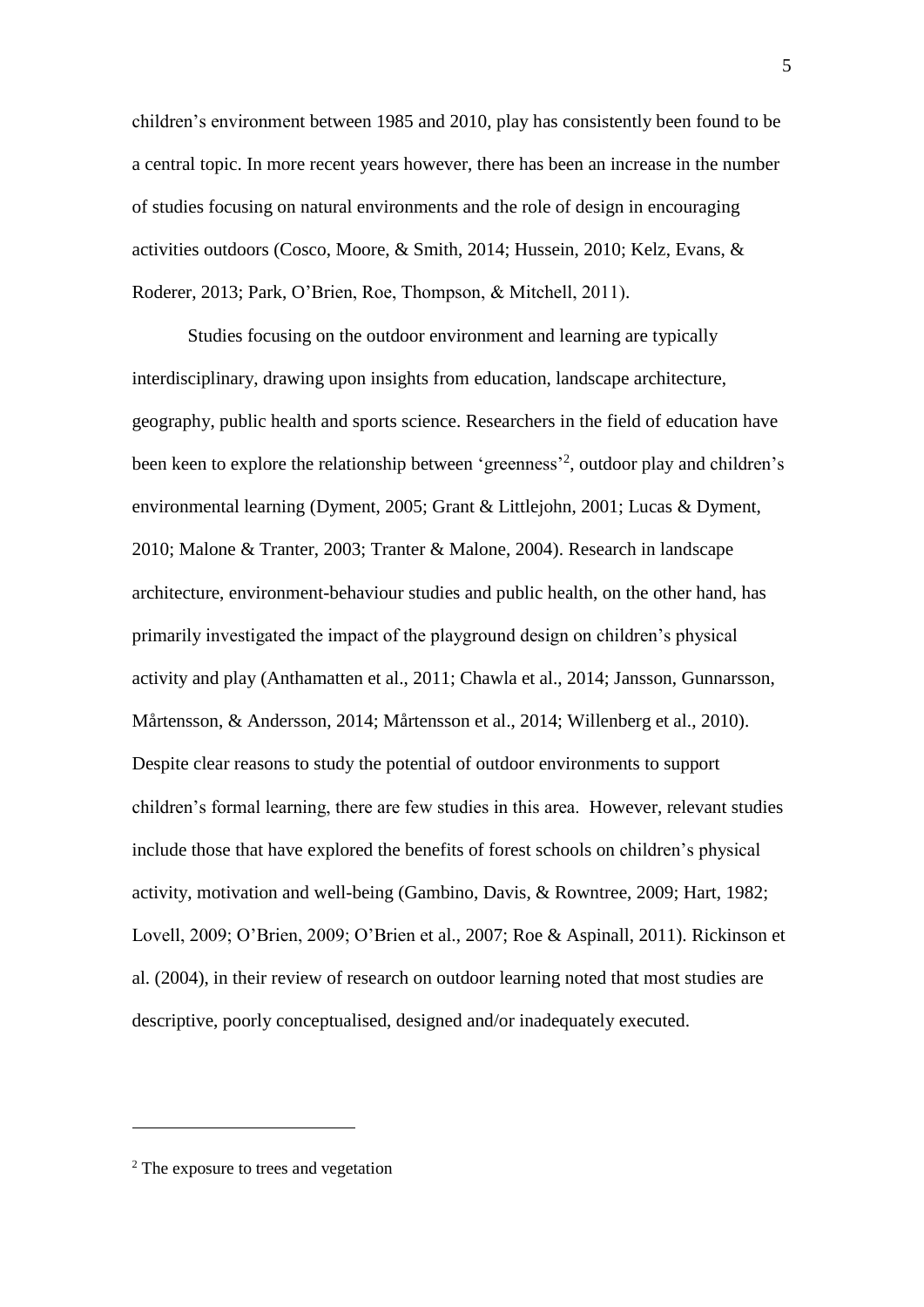In terms of the influence of the physical environment on children's learning, The University of Georgia's 'School Design and Planning Laboratory' devised 39 patterns of school design in which movement and circulation pattern, daylight and classrooms with views were found to be associated with children's performance in certain academic areas (Tanner, 2000, 2009). Light, temperature, air-quality, ownership, flexibility, complexity and classroom colour were found to influence children's learning in another study by Barrett et al., (2015). For example, classrooms with green walls can positively influence children's subjective well-being found in a study by Berg, Wesselius, Maas, & Tanja-Dijkstra, (2015). In addition to physical and aesthetic properties of the building or classroom, researchers have also investigated the influence of taking formal learning outdoors on children's academic performance. In accordance with the idea of Piaget (Inhelder & Piaget, 1969) and Montessori (1964), children are more engaged in their activities in an outdoor environment (Boaventura, Faria, Chagas, & Galvão, 2013; Isaacs, 2007; Maynard, Waters, & Clement, 2013). In a study of 40 schools, it was found that students attending schools where the outdoor Environment was used as an Integrated Context (EIC) reported higher academic achievement in reading, writing, math, science and social science compared to children who attended schools with indoor classrooms (Lieberman & Hoody, 1998). The students from the EIC schools also demonstrated increased engagement and enthusiasm for learning and reduced behavioural problems. In a further study as part of the same project, EIC students performed significantly better in mathematics and science tests than the students taught in the indoor classroom (Lieberman, Hoody, & Lieberman, 2005; Lieberman, Hoody, & Lieberman, 2000).

To date, very few studies have explored the potential of the outdoors as a teaching and learning environment in the context of developing countries. The only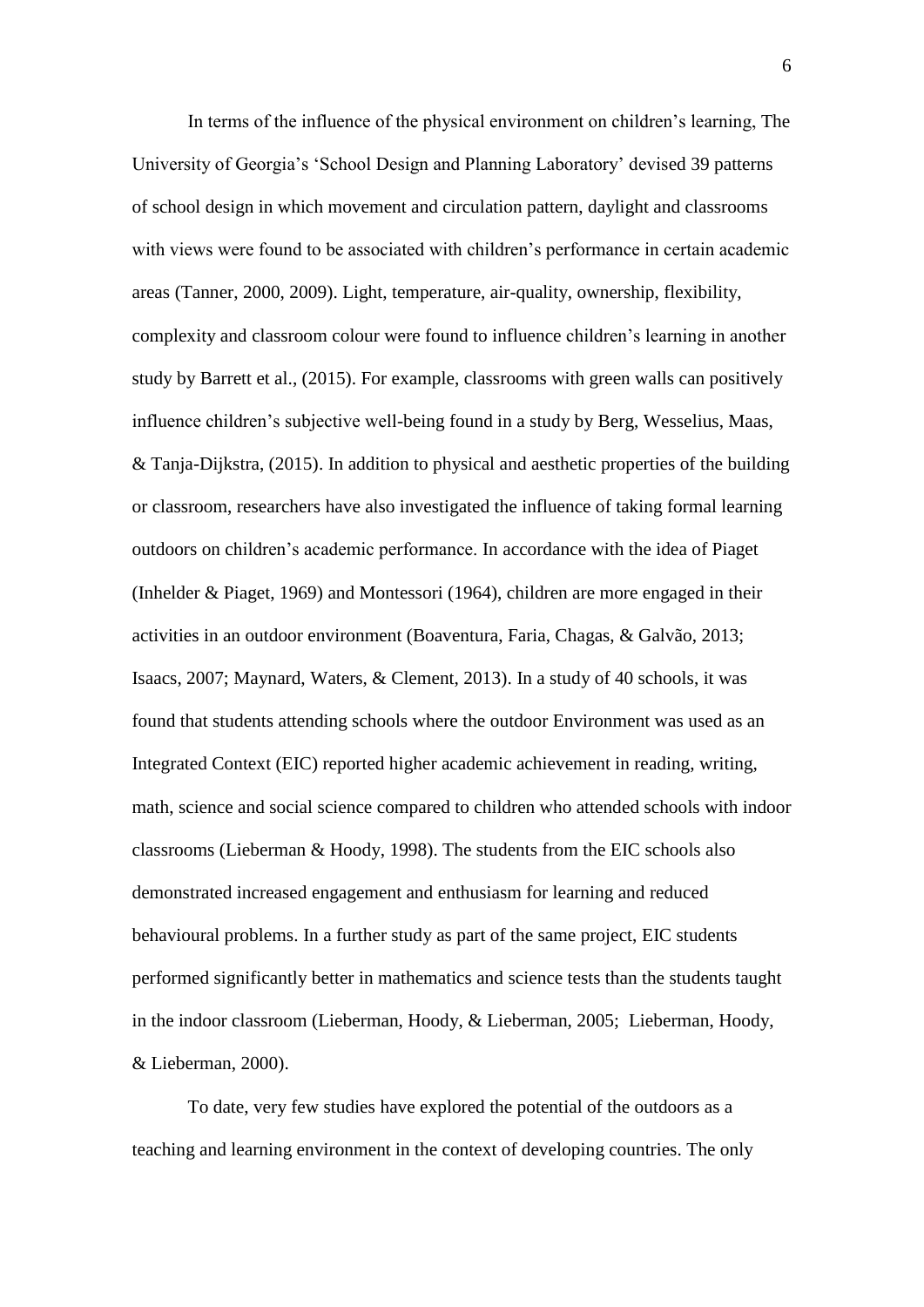study we know, is a pilot project focusing on outdoor primary education in Bangladesh, conducted in 1976 (Choudhury & Obaidullah, 1980). In this study, outdoor education was introduced across 6,250 primary schools in 94 sub-districts (which included approximately one million children and 25,000 teachers) for approximately three months. This was implemented due to a bumper production of crops, which resulted in schools being used temporarily for storage. Rather than closing down the schools, they were called '*muktangon*' or open air primary schools and a research study was designed to investigate the potential of outdoor education. The project was evaluated based on interviews with teachers and children from 224 *muktangon* schools and attendance data was compared with 42 non-*muktangon* schools. The research found that 77% of the schools reported a 9% increase in student attendance on *muktangon* days compared to non-*muktangon* days. Though the evaluation team recommended continuing the project in all the schools of 15 selected sub-districts, no follow up report can be found. The present study was designed to further investigate the efficacy of an outdoor classroom as a place for teaching and learning for primary school children in Bangladesh.

#### **Methods**

A quasi-experimental mixed methods study was conducted in a Government primary school in the sub-district of Raipura, about 90 kilometres from Dhaka, the capital city of Bangladesh. The school was typical of Government primary schools in built environment design characteristics (i.e., follows standard modular design and possesses the mandatory 0.33-acre land area) and demographics of the children (primarily from farming communities). This was a rural school, as in developing countries, rural children are more likely to play truant, less likely to stay in the school and perform more poorly in their exams (Chowdhury et al., 2009). Written permission was sought from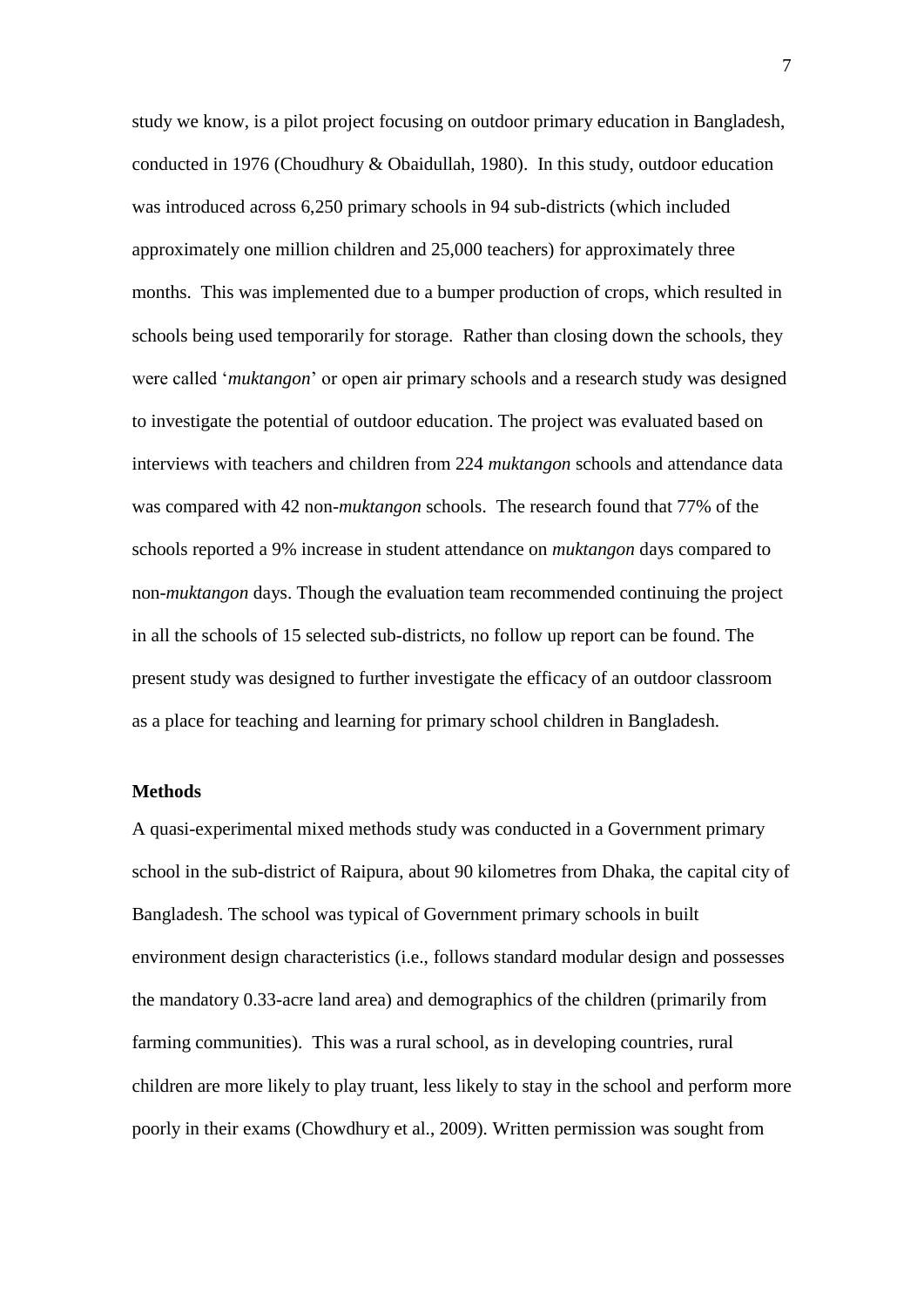the Headteacher and oral permission from the parents before the intervention and data collection. Children's assent to participate in the study was also taken.

#### *Study Sample*

Fifty-two students were enrolled in Grade IV (aged 9-10 years old), however the attendance rate was very low. Only thirty children participated in both the indoor and outdoor classroom and completed both achievement tests and questionnaires and these children are included in the analysis. The same group of children were taught initially in their indoor classroom, followed by the newly constructed outdoor classroom (amphitheatre) (see Figure 2).

Children aged 9-10 were selected for two reasons. Firstly, it was felt that the research methods used in this study would be developmentally appropriate for children of this age (i.e., questionnaires and focus groups) (Greene & Hogan, 2005). In addition, in primary schools in Bangladesh, the drop-out rate is highest among Grade IV students (BANBEIS, 2015), therefore identifying potential routes to increase school engagement and retention among students of this age is crucial.

#### *Design and Intervention*

An outdoor classroom (amphitheatre) was designed and developed specifically for this study. A number of considerations were made during the design of the outdoor classroom. Firstly, the seating area was designed to consider the distance and angles between the children and the teacher (to ensure all children could see the teacher and the teacher could clearly view all the children). Secondly, a large blackboard (for display and writing) was positioned to ensure all children could view the blackboard and ensure children of any height could write comfortably. Thirdly, a stage was created for working on, storage was created and a worktop was added for experiments. Therefore,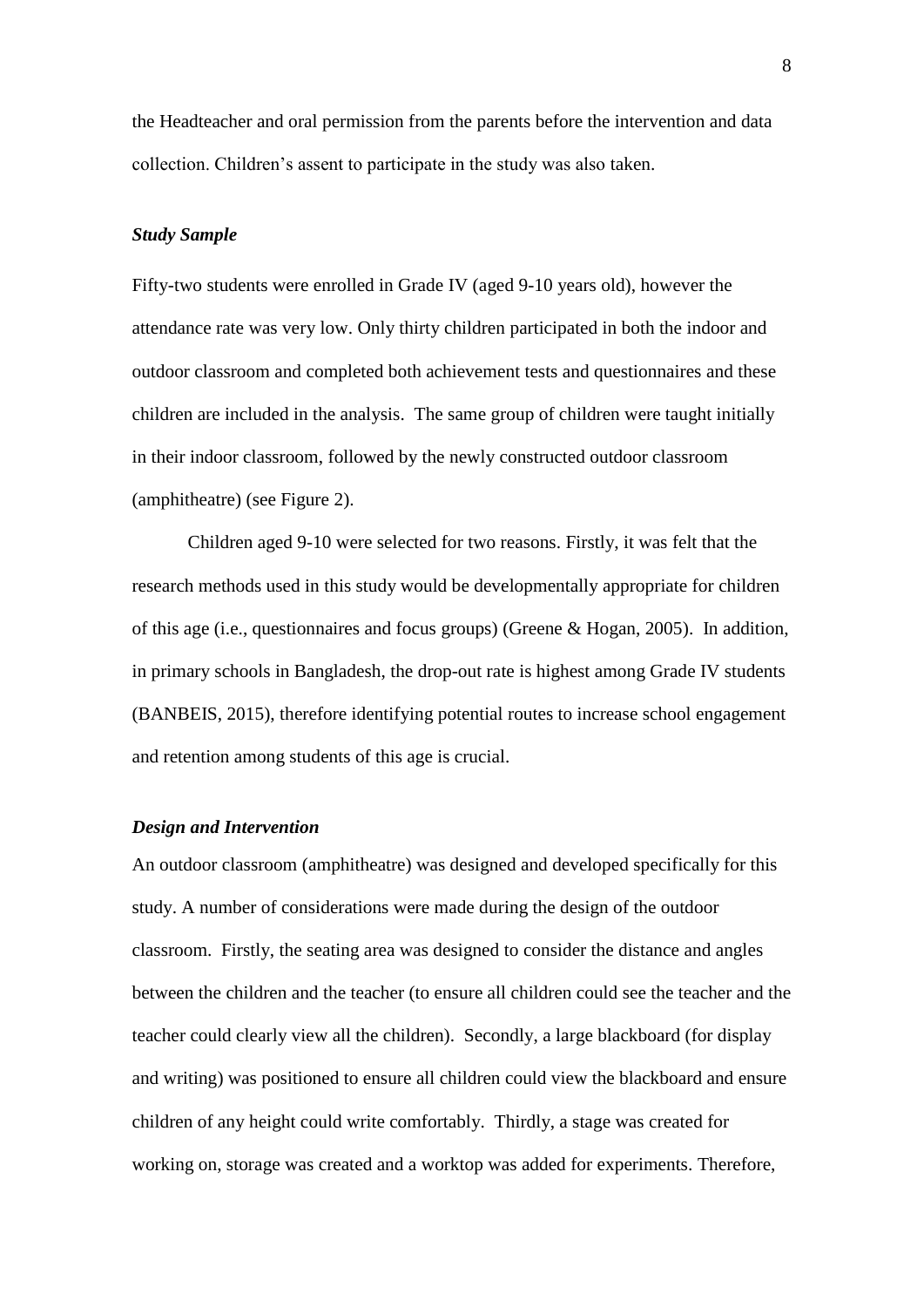there were a number of features which differed between the indoor and outdoor classrooms (e.g., seating/view of teacher, air flow, lighting, acoustics), in other words, the indoor classroom environment was not recreated outdoors.

Children were taught two consecutive chapters of their science book in the classroom and then two chapters outdoors by their science teacher. The same teacher taught the same children in both environments and both chapters were taught over the same period of time (4 days). The delivery of the content depended solely on the teacher and the authors did not intervene during the teaching process.

Children were taught Chapter 1 of their science text book in the classroom; this chapter focused on the classification of plants<sup>3</sup>. After one week, children were assessed on their knowledge and understanding of this topic. Children then received approximately two weeks of teaching and learning in the amphitheatre, to allow them to become accustomed to the outdoor classroom and reduce the potential influence of novelty on the outdoor classroom outcomes. The following week, children completed the second book chapter in the amphitheatre which focused on soil<sup>4</sup> and were assessed on their knowledge and understanding of this topic one week later.

-

<sup>&</sup>lt;sup>3</sup> The 'Classification of Plants' chapter covered: the purpose and importance of classification, identifying groups of plants based on their characteristics, different parts of a plant, and comparing and contrasting plants to identify special characters that distinguish one plant group from other.

<sup>&</sup>lt;sup>4</sup> The soil chapter covered: the definition of soil, different types of soil, which plants grow in which type of soil, reasons of soil erosion and how to prevent it, different types of manure and how to make compost and green fertiliser from organic materials.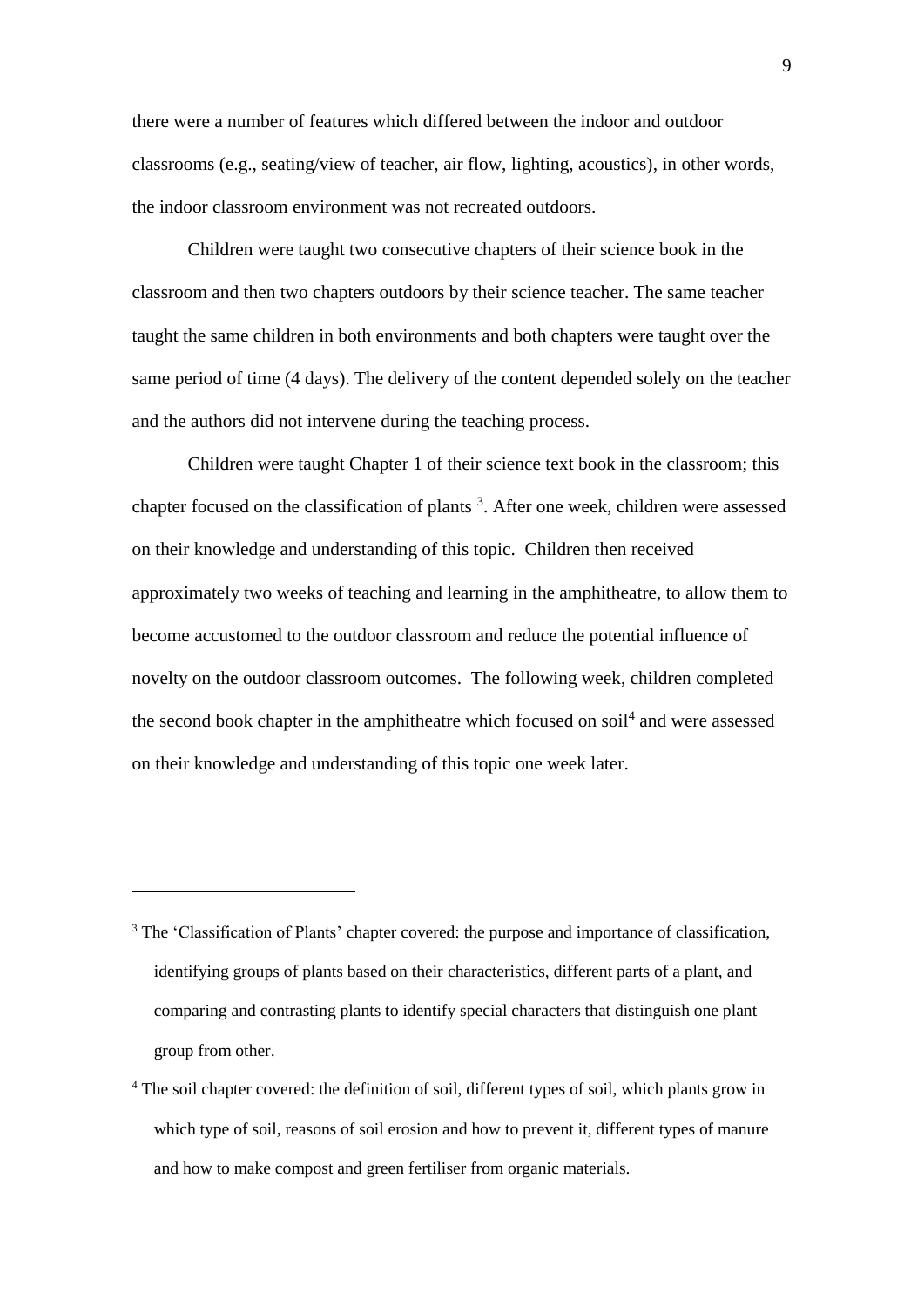

*Figure 2: Children in their outdoor class* 

#### *Data Collection Methods*

Four approaches were used to collect data to examine children's learning in the two environments. Indeed, a combination of qualitative and quantitative methods were applied for a more holistic picture (Jick, 1979) and accurate results (Monsoureh  $\&$ Ismail, 2012). These included achievement tests to measure children's knowledge and understanding of the topics covered in both environments, a questionnaire to compare children's perceptions of both environments (physical features, learning enjoyment and participation) and focus groups with children and teachers, to allow in-depth qualitative insights into the teaching and learning experiences in the indoor and outdoor classrooms

#### *Achievement test*

Two achievement tests (plants and soil) were developed to assess children's knowledge and understanding of the topics taught in the two different environments. The structure of the test was motivated by the primary achievement tests developed by Haq (1994) and the formulation of the test followed the process adopted by the author. An independent researcher familiar with the curriculum checked the content of both assessments to check they were comparable in terms of difficulty. Prior to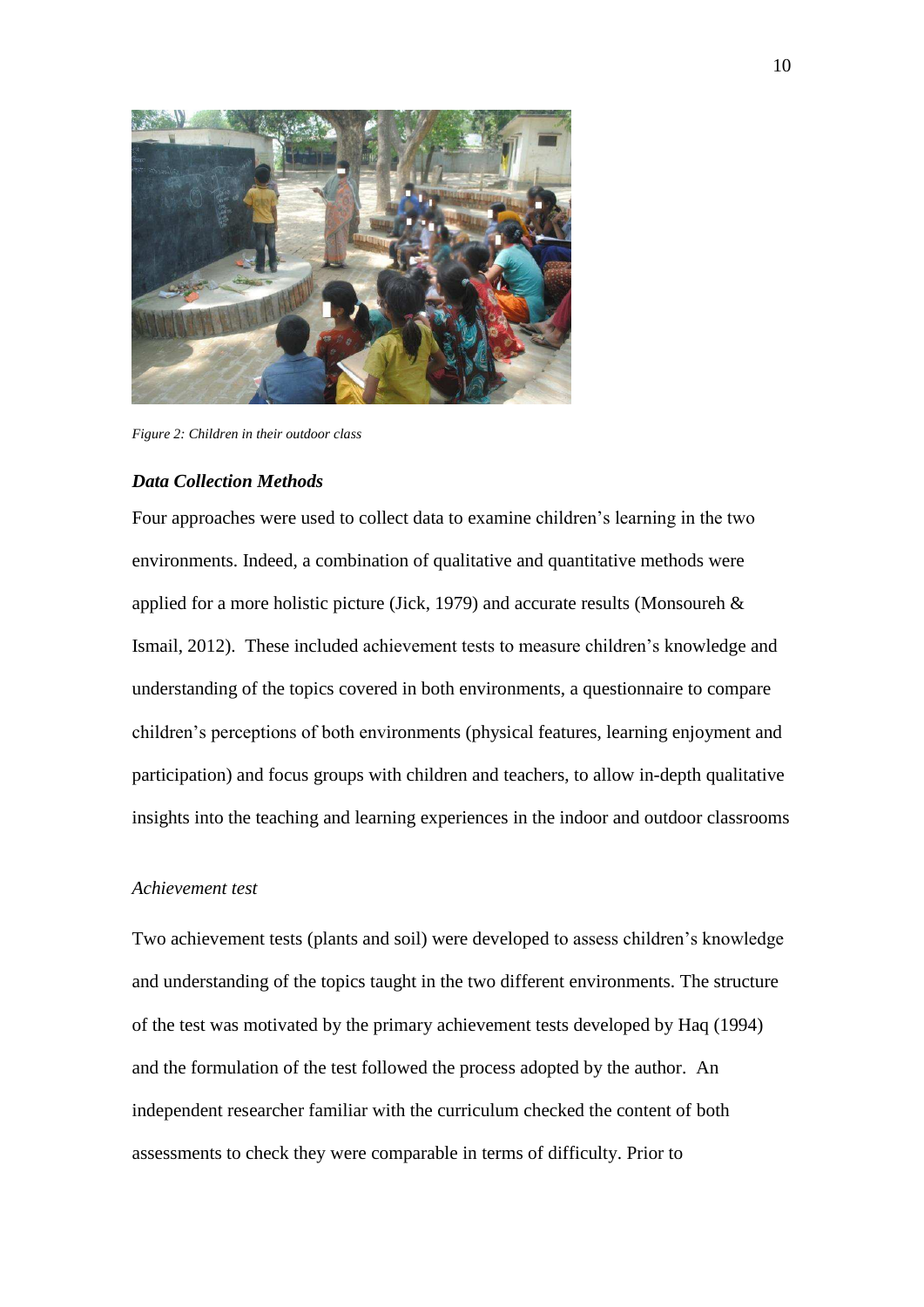administration, the tests were piloted with a comparable group of Grade IV children in another Government primary school within the same sub-district. Based on the pilot test, some minor adjustments were made in the language and content of the achievement tests. The tests were administered in Bangla.

Each of the achievement tests comprised of seventeen questions of which sixteen were multiple choice questions (children received 1 score for each correct answer) and one question asked children to identify two elements in an image (one score for the correct identification of each element). Hence, the total score for each achievement test was 18. See Appendix 1 for example items from the two achievement tests. The achievement tests were taken one week after completion of each chapter, but without prior notice. The teachers were not informed of the content of the achievement tests to ensure confidentiality of the test tool.

#### *Children's Questionnaire*

A self-report questionnaire was used to gain insight into children's perception of the quality of the built environment (light, acoustics and seating), enjoyment of learning and participation in indoor and outdoor classrooms. The children completed the questionnaires in the environment they studied (i.e., the questionnaire about indoor learning was completed indoors and the outdoor learning questionnaire was completed outdoors). The questionnaires were administered in Bangla and children were given instructions on how to complete the questionnaires (i.e., the four-point Likert scale was explained and all children completed one example item). Each questionnaire item was then read, to ensure reading skill did not influence completion, following the protocols used by Mygind (2007). For the questionnaire items and response scale (translated following a forward-backward strategy from the original Bangla version) please see Appendix 1.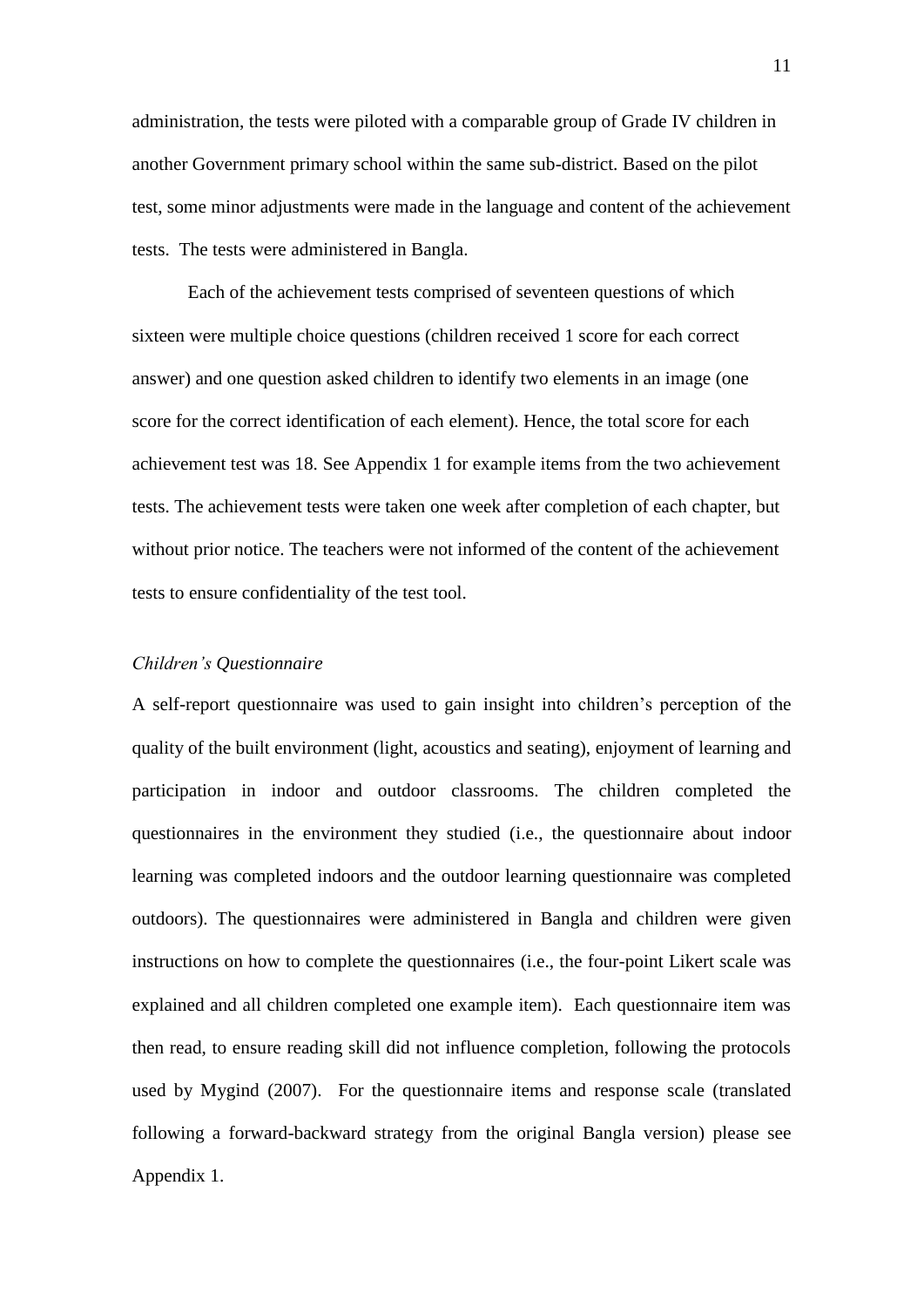# *Focus groups with children and teachers*

In order to gain insight into children's perceptions and experiences of the two different settings, qualitative information was sought through focus groups with children and teachers separately. Three focus groups with the children took place in the outdoor classroom as there was insufficient space to conduct them indoors. Each focus group comprised six to eight participants. In addition, six teachers from the school participated in one focus group, which took place inside the office room. The focus group discussion (FGD) was semi-structured and explored topics including children's views of having science classes outdoors, how the outdoor classroom helped or deterred science learning, what other subjects could be taught in the outdoor classroom and children's participation and engagement in learning outdoors.

# *Data analysis*

Paired samples t-tests in IBM SPSS 22 (2013) and thematic analysis were carried out using the quantitative and qualitative data respectively. Using data from the achievement tests and the questionnaire, paired samples t-tests were carried out, to examine to what extent the two different environments influenced children's academic attainment, perceptions of their physical environment and their enjoyment of learning and participation. The qualitative data generated from the focus groups were analysed using thematic analysis as outlined by King (2010). One of reasons for choosing thematic analysis is the flexibility in its process; it is not theoretically bounded like grounded theory or interpretive phenomenological analysis (Braun & Clarke, 2008). Thematic analysis is more recursive than following one phase to the next and involves a constant moving back and forth throughout the whole process (Braun & Clarke, 2008).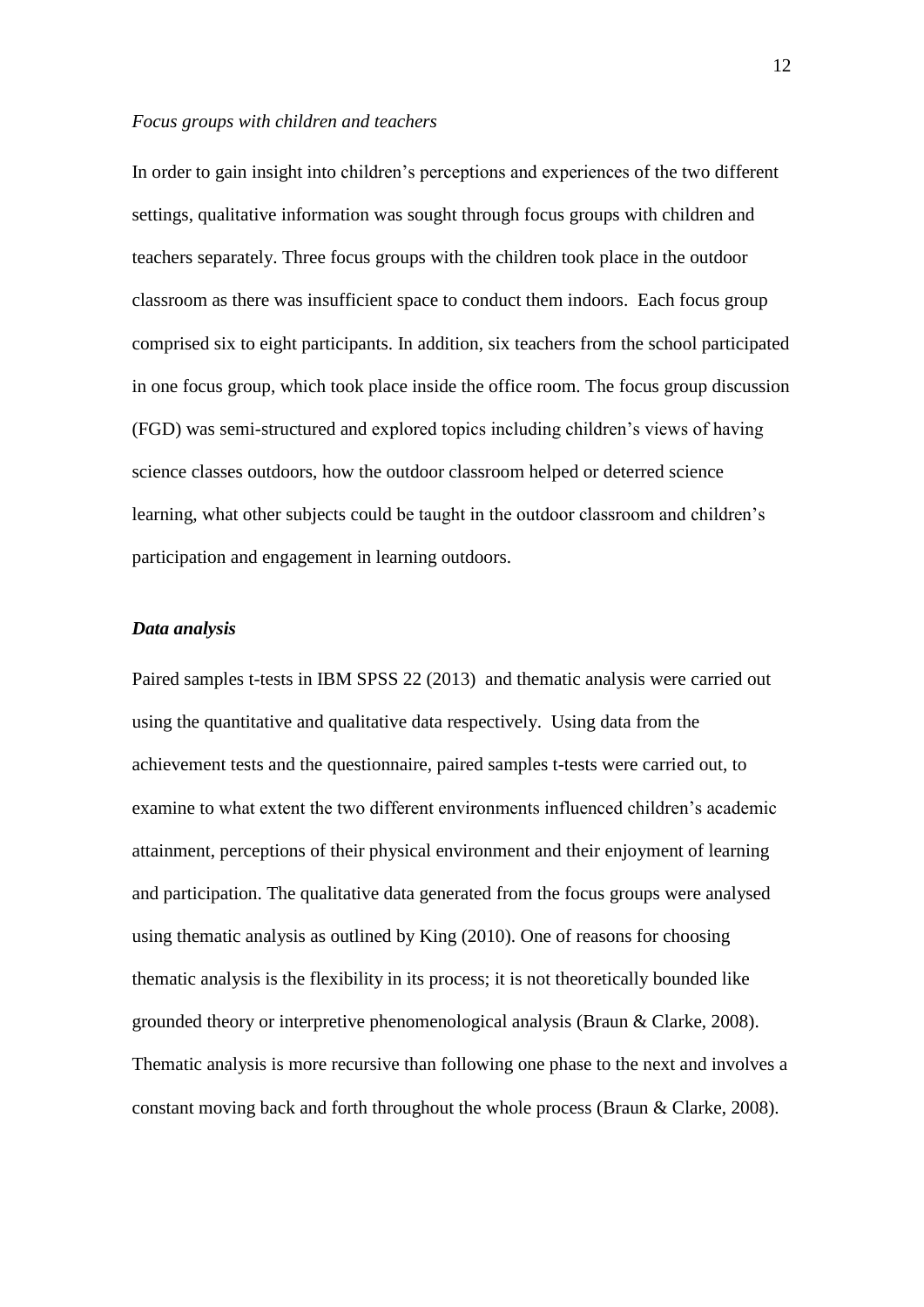# **Results**

# *Academic attainment*

A significant difference was found in children's academic attainment; children performed significantly better after being taught in the outdoor classroom compared to indoors;  $t(29)=8.83$ ,  $p<0.001$  (see [Table 1\)](#page-13-0). Scores were split into low (0-6), medium (7-12) and high (13-18) levels of attainment (see Figure 3). Using this distinction, 60% of the students achieved a low score after being taught indoors, whereas only 10% achieved low scores after being taught outdoors.

| <b>Items</b>                 | <b>Mean (Standard Deviation)</b> |                   |
|------------------------------|----------------------------------|-------------------|
|                              | Indoor classroom                 | Outdoor classroom |
|                              | 5.13 (3.50)                      | 10.07(2.70)       |
| <b>Achievement Test</b>      |                                  |                   |
| <b>Lighting</b>              | 3.03(0.32)                       | 4.00(0.00)        |
| <b>Acoustics</b>             | 1.17(0.65)                       | 3.90(0.31)        |
| <b>Seating</b>               | 2.13(0.57)                       | 3.83(0.53)        |
| <b>Enjoyment of learning</b> | 1.97(0.49)                       | 3.87(0.35)        |
| Participation                | 2.87(0.35)                       | 3.80(0.41)        |

<span id="page-13-0"></span>*Table 1: Mean scores and standard deviations in children's achievement test and questionnaire items*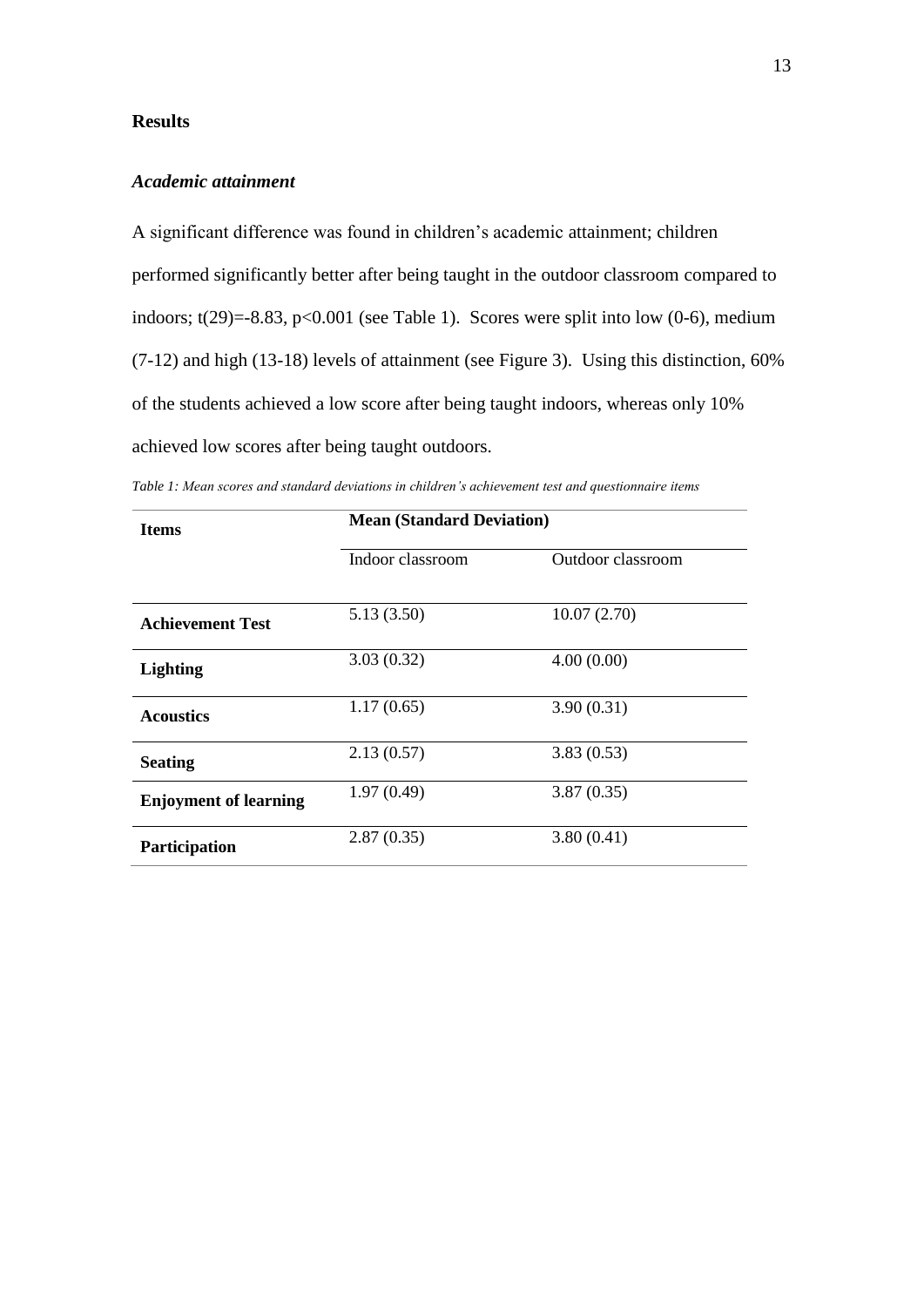

*Figure 3: Children's attainment (low, medium and high) after being taught in the indoor classroom (IC) and outdoor classroom (OC)*

#### *Physical environment*

A significant difference was found in children's opinions of the physical environment in the indoor and outdoor classroom. Children reported that the lighting  $[t(29)=16.55,$ p<0.001], acoustics [t(29)=-21.65, p<0.001] and seating [t(29)=-15.62, p<0.001] were significantly better in the outdoor classroom (see Table 1). For example, over 70% children described the acoustics and seating as poor or very poor in the indoor classroom, but over 90% reported that the acoustics and seating were very good in the outdoor classroom (see Figure 4).



*Figure 4: Children's opinions of their built environment conditions in the indoor and outdoor classrooms*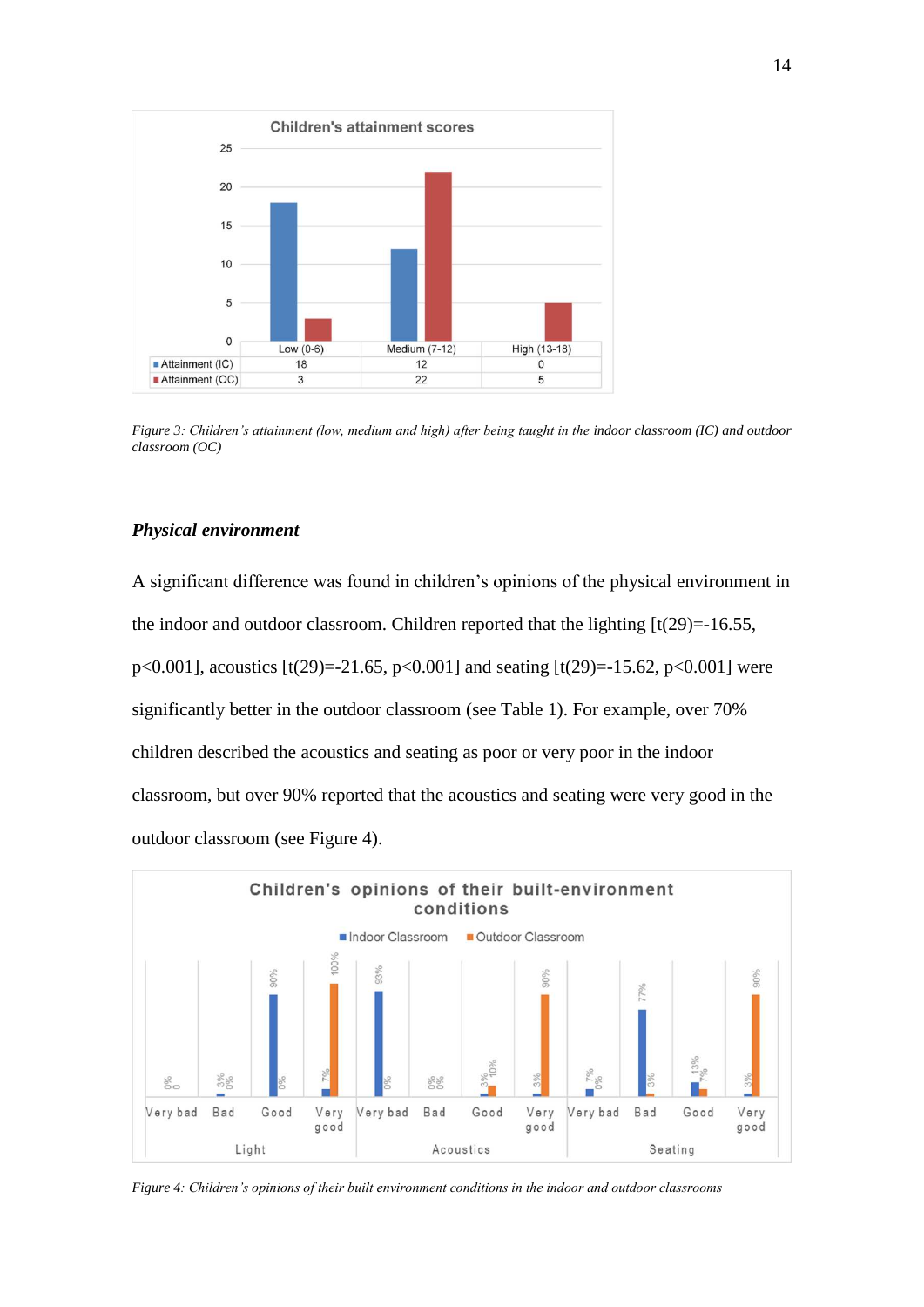#### *Children's enjoyment of learning and active participation*

In addition, children reported enjoying science learning significantly more in the outdoor classroom compared to indoors,  $t(29)=-17.13$ ,  $p<0.001$  and greater active participation in class tasks was reported in the outdoor classroom,  $t(29)= -9.82$ ,  $p<0.001$ (see Table 1 and Figure 5).



*Figure 5: Children's enjoyment of learning and participation in the indoor and outdoor classrooms* 

#### *Qualitative insights into outdoor learning*

Thematic analysis of the focus groups revealed considerable similarity in terms of the main themes which emerged across the groups. The main themes emerged during the analysis are discussed below.

# *Opportunities for exploration, collaboration and connecting with nature*

All of the children were unified in their opinion that outdoor classes offer more opportunities for exploration, experimentation and collaboration, which they considered a very effective way to learn science. According to them, there was sufficient space and scope for experimentation in the outdoor class which they missed indoors: *'The classroom gets dirty if we do any experiment and it's difficult to clean the classroom, so hands on teaching is avoided (by teachers). On the other hand, it is much easier to do any experiment in the outdoor*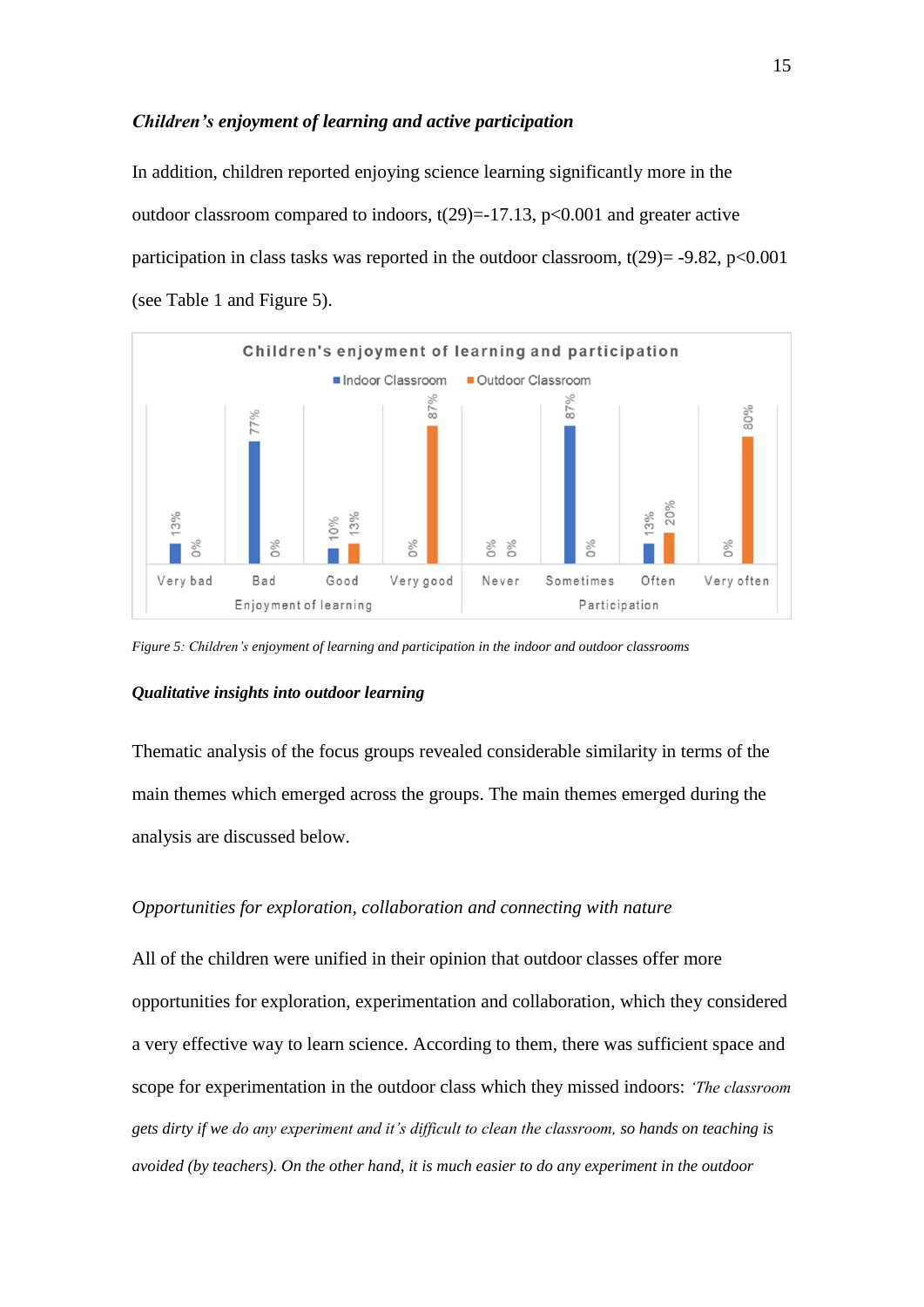*class'* (Boy 1)*. 'All the elements we learn such as trees, animals, soil, air and water are around us in nature, which the teachers can refer to during the classes outdoors'* (Girl 3)*.*

The teachers also mentioned easy access to the elements of nature when teaching science: *'While teaching the chapter of "Soil", I could ask a child to bring some soil from the school ground or nearby ditch when I teach them about different types of soil'* (Science teacher Ms S). The science teacher stressed, *'There is no better way to study science than to collect and analyse data from your own yard.'* In the indoor classroom, children were separated from nature, required to learn what they could not directly see or touch.

The children also said that they could not engage in collaborative activities in the indoor classroom because of the lack of space and configuration of the benches, which allowed little opportunity for pupil movement and circulation. However, the situation was different outdoors: *'We work in groups in the outdoor class. While Girl 1 was separating the crops of clayey soil from all other crops, I was writing their names on the blackboard. Others were checking if I was doing any wrong and correcting the spelling mistakes. Everybody is participating which never happened in the classroom'* (Boy 2). FGDs with children and teachers also revealed that only the children seated at the front desk participated in tasks in their classroom, due to the physical restrictions of the classroom layout. According to the teachers, the children who sat at the back never responded, they sat as the 'passive learners'. According to the children, the outdoor classroom offered equal opportunities for participation to all.

# *Physical environment*

Children also spontaneously shared their views on the differences in physical environment. According to them, there was insufficient light indoors. The children sitting near the windows had better light, but the lighting conditions were poor in other parts of the indoor classroom. Children also felt there was insufficient air flow. They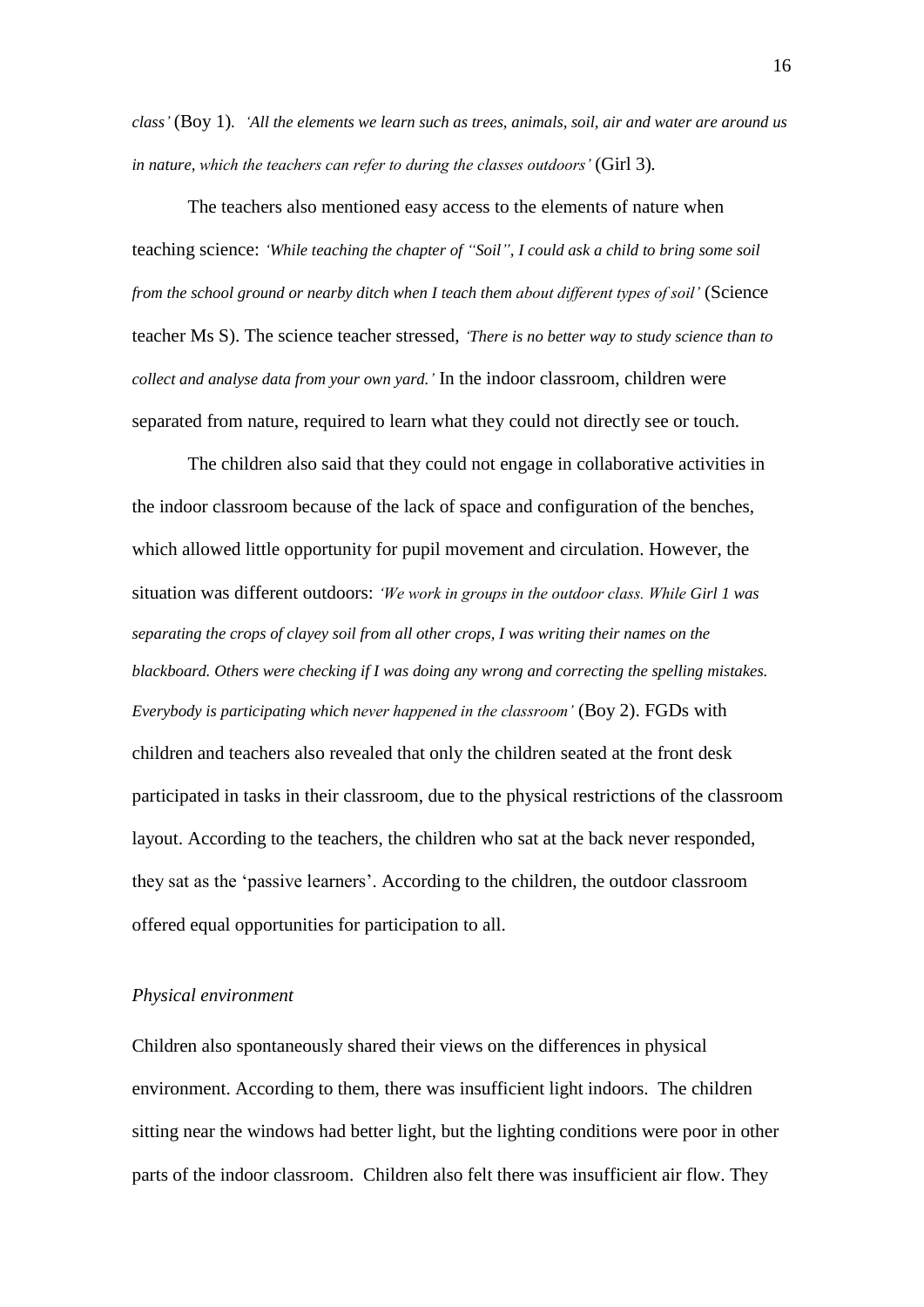also complained that they could not hear their teacher very clearly as sound travelled easily from the next classroom. The teachers also complained about the poor acoustic conditions of the classroom as they could not hear the children sitting at the back. On the other hand, the outdoor classroom was full of light, the children felt comfortable because of the natural air flow, and there were no annoying noises: *'It is peaceful in the outdoor classroom with so much light and the shade of the tree. There is no noise travelling from the next class; you can rather listen to the chirping of birds'* (Boy 1).

Comfortable seating, ease of movement and better visibility were some of the prime features of the outdoor classroom, as expressed by children in the focus groups: *'The benches in the classroom are not comfortable, some are broken and some just move back and forth*<sup>'</sup> (Girl 2). *'If the tall students sit in the front rows, the smaller ones can't see the blackboard. We can't even see the teacher sometimes if she shows something from the textbook'* (Girl 8). Children who sat beside the window indoors also had difficulty seeing the blackboard because of the glare. According to all of the children participating in FGD, in the outdoor class, they could sit comfortably, move easily and could see and access the blackboard whenever they wanted (due to the elevated position of the back seats in the amphitheatre). Indeed, the outdoor classroom ensured all children could have eyecontact with their teacher and could see their peers too. They could also carry out experiments on the front platform which was visible to every child. The blackboard was also large enough, and all the students could see it sitting from every corner of the amphitheatre. According to the teachers, they also felt confident while teaching in the amphitheatre as they could see the facial expressions of every child; this was often not possible in the classroom.

#### *Opportunities for teaching subjects other than science*

When asked which subjects could be taught in the outdoor class, both the students and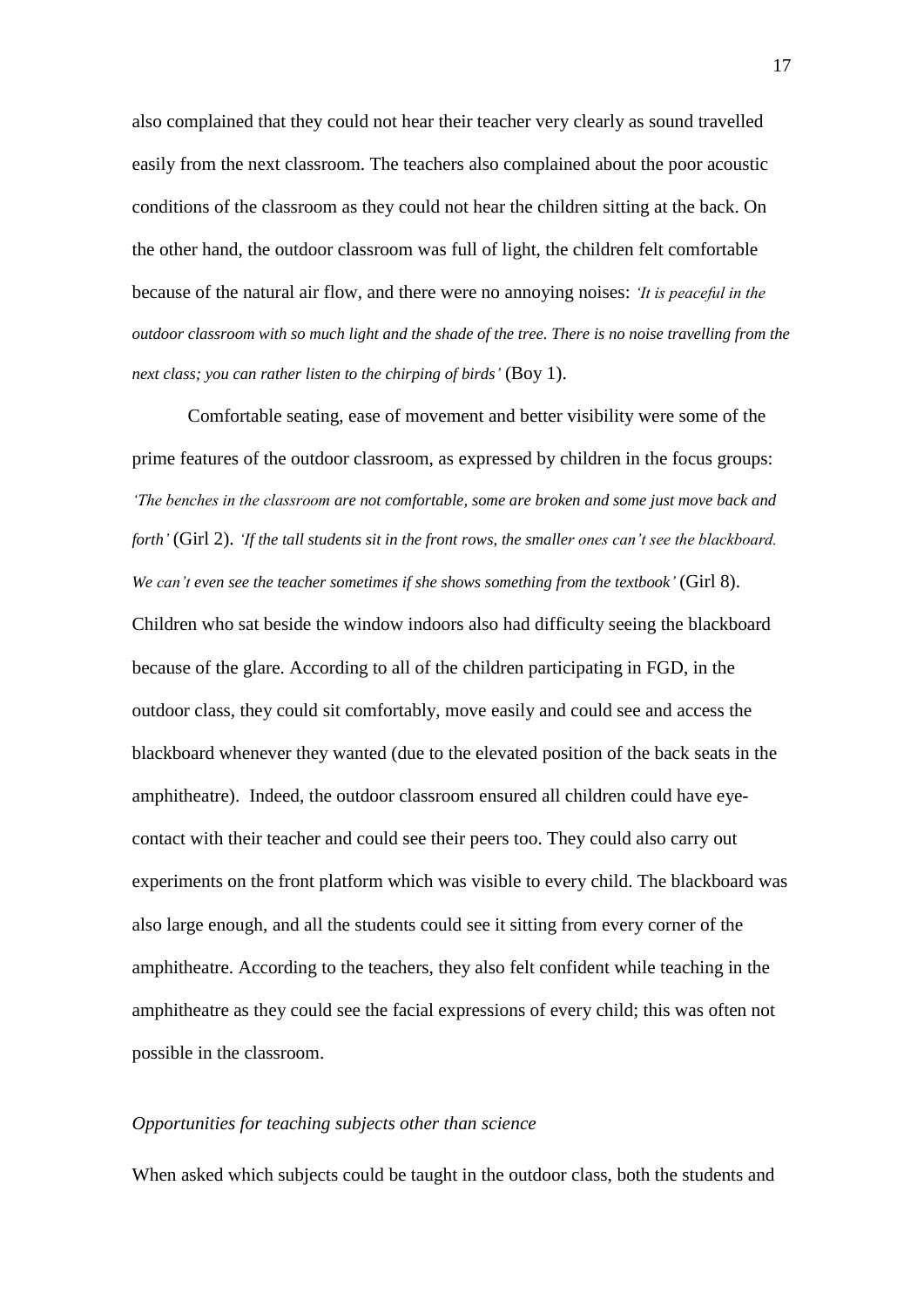the teachers expressed the same opinion that any subject could be taught in the outdoor classroom. The children enjoyed learning outdoors and learnt through play amidst nature: *'The children are spontaneous and enthusiastic in their outdoor class. The inertia which is observed in them in the classroom is never seen in their outdoor class' (Teacher Ms S).* The teachers specifically mentioned teaching numeracy at lower grades where leaves, seeds or sticks could be easily collected from nature to teach children how to count, add, subtract, multiply or divide. One of the teachers also mentioned rapid reading and other co-curricular activities like singing, dancing, play and story-telling. In Government primary schools in Bangladesh, the preschoolers are not allocated any classroom because of the lack of classrooms. Previously they were taught in the verandah, but after the completion of the outdoor classroom, they got a classroom. The outdoor classroom was also used for free play by children and for parents' meetings with teachers.

#### **Discussion**

The study was conducted as a result of the poor quality classroom environments in Government primary schools (Nath, Mushtaque, & Chowdhury, 2010) and striking drop-out rates (Chowdhury et al., 2009) in Bangladesh primary schools. The main aim of the study was to examine whether, and to what extent, the primary school outdoor environment was supportive of children's learning of the curriculum. In this small scale study, statistically significant gains were found in science achievement, perceptions of the quality of their physical environment, reported learning experiences and participation. These quantitative findings were supported by qualitative insights from both students and teachers. These findings echo those of past researchers (Lieberman & Hoody, 1998; Lieberman, Hoody, & Lieberman, 2000; Lieberman, Hoody, & Lieberman, 2005).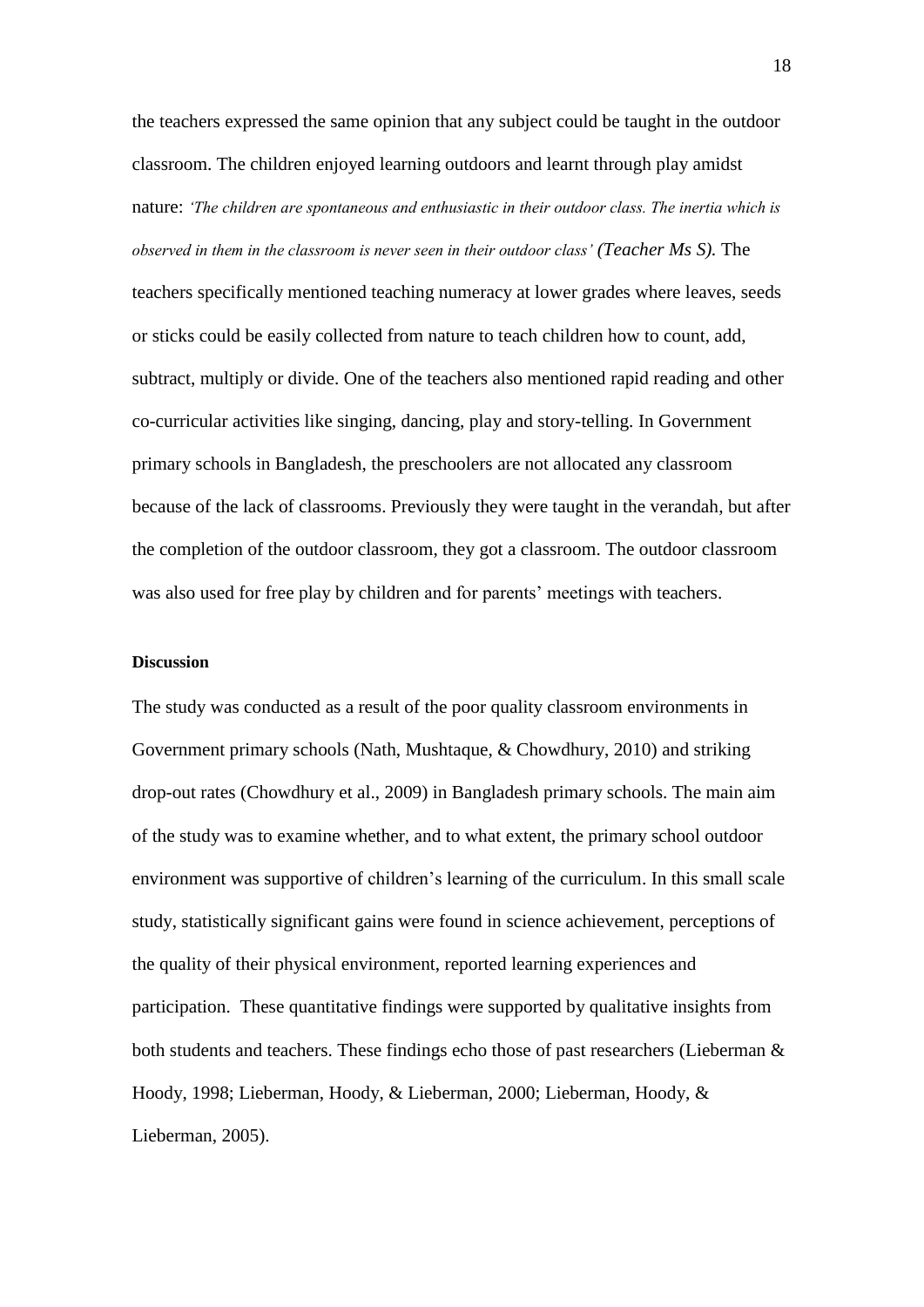With regard to physical features, the acoustics and seating were particularly improved outdoors. These basic elements of the child's physical environment are often taken for granted by educators and designers, yet, as evidenced by the focus groups, are critical for learning and engagement. There is a distinct lack of research comparing indoor and outdoor school environment conditions in developing countries; however, past research does illustrate that better lighting conditions in the classroom positively influence children's academic attainment (Barrett et al., 2015; Tanner, 2000, 2009).

Interestingly, while there were overall gains in children's science attainment, the most significant gains were among lower achievers; substantially fewer students received a low score after being taught in the outdoor classroom. This resembles the findings from research conducted in the UK (Maynard et al., 2013; Singal & Swann, 2011). In addition to changes in attainment, children also reported greater enjoyment of science learning after learning outdoors and greater participation; this also echoes the findings of previous research (Gambino, Davis, & Rowntree, 2009; Lieberman et al., 2000).

The qualitative findings support the quantitative results and provide useful additional insights. For example, children previously described as apathetic about science classes participated in their outdoor science classes with greater enthusiasm and motivation. While only based on a single school, these findings suggest that outdoor learning in a relatively formal environment (i.e., amphitheatre) can have a positive influence on primary school children's learning in Bangladesh. The National Education Policy 2010 of Bangladesh states that knowledge of science should be imparted at a very early stage, acquainting children with nature and the environment (Ministry of Education, 2010). The outdoor environment therefore could be used across a range of primary school stages. However, it is important to bear in mind that outdoor classrooms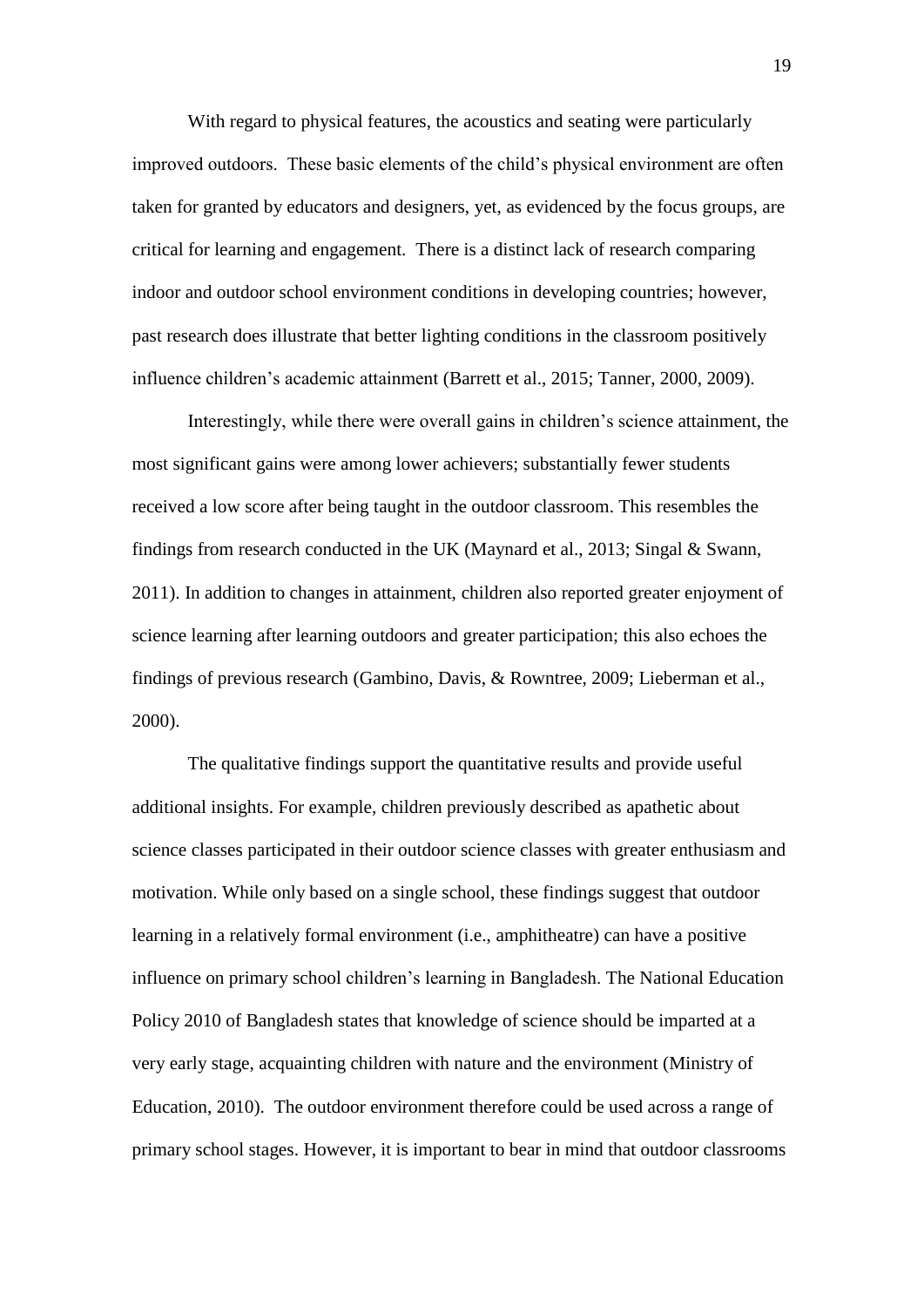should not replace the existing indoor classrooms, rather they should be considered an extension of the indoor classroom for effective delivery of the curriculum.

#### *Limitations and directions for future research*

Firstly, it is important to note that this study was carried out in a single school with a relatively small group of students, which could arguably undermine the extent to which these findings can be generalised. Nevertheless, this school shares many characteristics in terms of indoor infrastructure/design and potential for outdoor development with all Government primary schools across Bangladesh. Secondly, with regard to the questionnaire, only a single question was used to examine each area of interest (e.g., acoustics, participation etc). In future, several questions for each construct would improve construct reliability. In addition, future questionnaires could also examine other important constructs likely to be of interest (e.g., motivation and engagement in learning). Thirdly, the achievement test tool was developed by the first author (but independently examined for comparability by an independent researcher). Developing the achievement test was necessary, to ensure the questions linked specifically to content taught in the indoor and outdoor classroom. Nevertheless, conducting this research across two schools (or two groups within a larger school) and counterbalancing the order of teaching (i.e., indoor-outdoor vs outdoor-indoor) and content of topics taught in each setting (i.e., indoor-plants, outdoor-soil vs indoor-soil, outdoor-plants) would have accounted for any differences that may have arisen based on order or content of assessments. Fourthly, throughout the manuscript, reference is made to an indoor and outdoor classroom, however these classrooms differed in a number of characteristics (e.g., seating, view of teacher/students, acoustics, lighting etc). This study therefore does not provide a direct comparison of the same learning environment indoors vs outdoors. Instead it examines what is achievable and optimal to build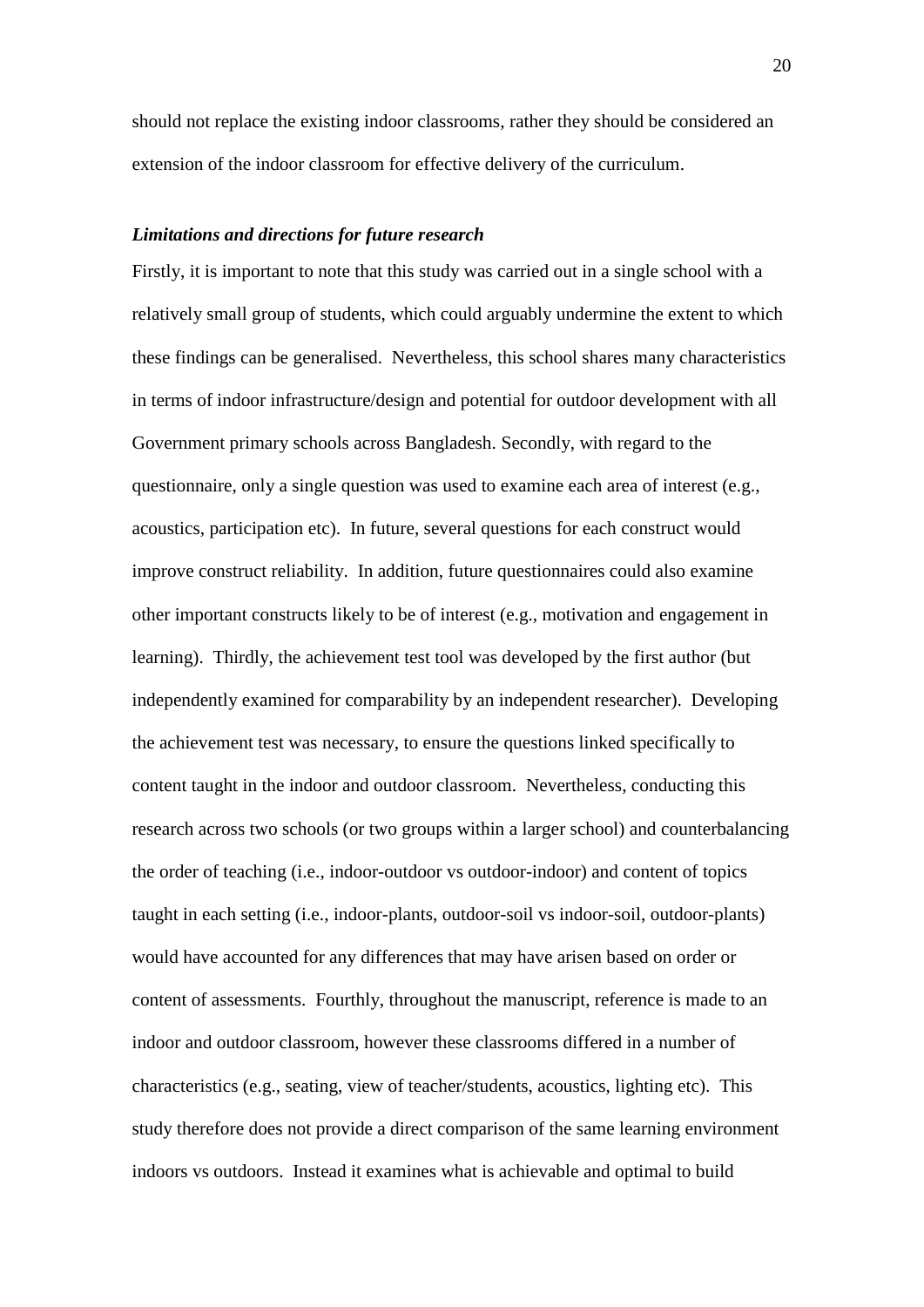outdoors, on a relatively small budget, to improve children's learning. Future research should consider the extent to which an outdoor classroom has the potential to increase children's motivation to learn, school attendance and retention rates. Another potential area is children's engagement in the design of their outdoor learning environment and future research can look into how that might create an agency among children and influence their learning and well-being.

# **Conclusion**

This mixed method research study suggests that in the context of developing countries, where indoor classroom design/conditions are poor, there is considerable potential in taking learning outdoors. Although small in scale, this study suggests that outdoor learning leads to significant improvements in the child's physical environment (lighting, acoustics, seating) and greater enjoyment of learning and participation. These factors, combined with others highlighted in the focus groups, led to significant improvements in science achievement, particularly reducing the number of students attaining poor scores. It is essential to develop this research area and rigorously examine the design and conditions of school environments in developing countries, to ensure all children have the best possible opportunity to achieve their potential.

#### **Acknowledgement**

We thank the children, teachers and the managing committee of the primary school for their participation and assistance in the intervention and collection of data. We also thank Mr Kabirul Islam, a local for his support in the construction of the school ground.

# **References**

Ahmed, M., Nath, S. R., & Hossain, A. (2005). *Quality with equity : the primary education* 

21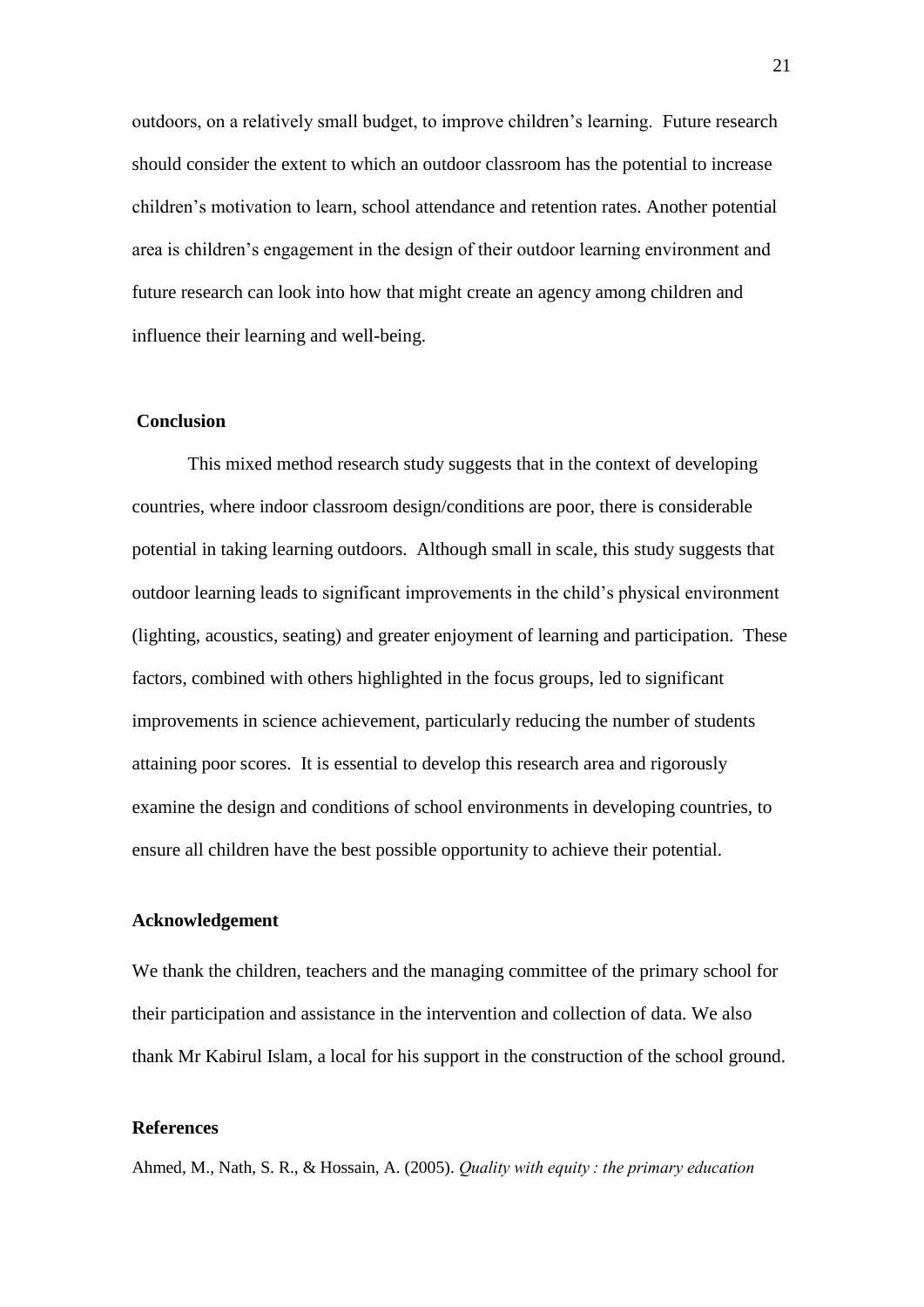*agenda*. Campaign for Popular Education, Bangladesh.

- Anthamatten, P., Brink, L., Lampe, S., Greenwood, E., Kingston, B., & Nigg, C. (2011). An assessment of schoolyard renovation strategies to encourage children's physical activity. *International Journal of Behavioral Nutrition and Physical Activity*, *8*(1), 1–9.
- Armitage, M., & Burke, C. (2005). The influence of school architecture and design on the outdoor play experience within the primary school (English). *Paedagogica Historica*, *41*(4–5), 535–553.
- Ayvacı, H. S., & Devecioğlu, Y. (2010). Place arrangements and motivation methods of preschool teachers use in science and nature activities. *Procedia - Social and Behavioral Sciences*, *2*(2), 1977–1981.
- BANBEIS. (2015). *Bangladesh Education Statistics 2014*. Dhaka
- Barrett, P., Davies, F., Zhang, Y., & Barrett, L. (2015). The impact of classroom design on pupils' learning: Final results of a holistic, multi-level analysis. *Building and Environment*, *89*, 118–133.
- Berg, A. van den, Wesselius, J., Maas, J., & Tanja-Dijkstra, K. (2015). Green Walls for a Restorative Classroom Environment, 1–39.
- Boaventura, D., Faria, C., Chagas, I., & Galvão, C. (2013). Promoting Science Outdoor Activities for Elementary School Children: Contributions from a research laboratory. *International Journal of Science Education*, *35*(5), 796–814.
- Braun, V., & Clarke, V. (2006). Using thematic analysis in psychology. *Qualitative Research in Psychology*, *3*(2), 77–101.
- Chawla, L., Keena, K., Pevec, I., & Stanley, E. (2014). Green schoolyards as havens from stress and resources for resilience in childhood and adolescence. *Health & Place*, *28*, 1–13.
- Choudhury, M. K., & Obaidullah, A. K. M. (1980). *Outdoor Primary Education in Bangladesh*. *International Bureau of Education*. Paris.
- Chowdhury, J. H., Chowdhury, D. K., Hoque, M. S., Ahmad, S., & Sultana, T. (2009). Participatory evaluation: causes of primary school drop-out. Dhaka
- Cosco, N. G., Moore, R. C., & Smith, W. R. (2014). Childcare outdoor renovation as a built environment health promotion strategy: evaluating the preventing obesity by design intervention. *American Journal of Health Promotion*, *28*(sp3), S27–S32.
- DPE. (2009). *Bangladesh Primary Education Annual Sector Performance Report 2009*. *Education*. Dhaka.
- DPE. (2014). *Bangladesh Primary Education Annual Sector Performance Report 2014* (Vol. 2014). Dhaka.
- Dyment, J. E. (2005). Green School Grounds as Sites for Outdoor Learning: Barriers and Opportunities. *International Research in Geographical and Environmental Education*, *14*(1), 28–45.
- Gambino, A., Davis, J., & Rowntree, N. (2009). Young children learning for the environment: researching a forest adventure. *Australian Journal of Environmental Education*, *25*(Jan), 83.
- Grant, T., & Littlejohn, G. (2001). *Greening school grounds: Creating habitats for learning*. Gabriola Island, British Columbia: New Society Publishers.
- Greene, S., & Hogan, D. (2005). *Researching children's experience : methods and approaches*. SAGE online.
- Haq, N. (1994). *Primary Achievement Test*. Dhaka.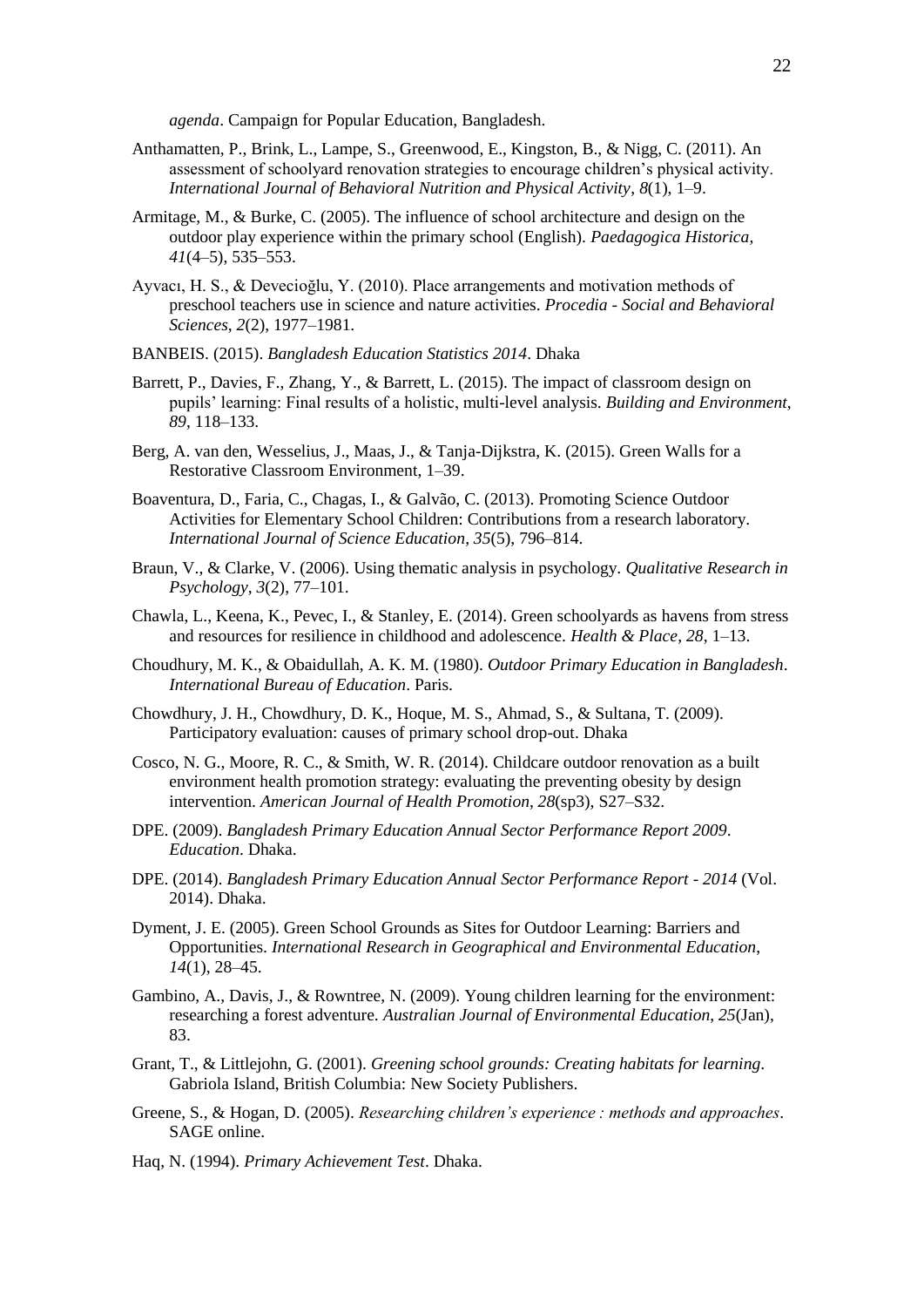- Hart, R. A. (1982). Wildlands for children: consideration of the value of natural environments in landscape planning. *Landschaft+Stadt*, *14*(1), 34–39.
- Hossain, A., Kalam, M. A., Cameron, S., Uddin, L., & Ahmed, M. (2009). *CREATE Bangladesh: Community and School Study (COMSS) Baseline Report*. Dhaka.
- Hussein, H. (2010). Using the Sensory Garden as a Tool to Enhance the Educational Development and Social Interaction of Children with Special Needs. *Support for Learning*, *25*(1), 25–31.
- IBM Corp. (2013). IBM SPSS Statistics for Windows, Version 22.0. New York: IBM Corp.
- Inhelder, B., & Piaget, J. (1969). *The psychology of the child*. New York: Basic Books.
- Isaacs, B. (2007). *Bringing the Montessori approach to your early years practice*. New York : Routledge.
- Jansson, M., Gunnarsson, A., Mårtensson, F., & Andersson, S. (2014). Children's perspectives on vegetation establishment: Implications for school ground greening. *Urban Forestry & Urban Greening*, *13*(1), 166–174.
- Jick, T. D. (1979). Mixing Qualitative and Quantitative Methods: Triangulation in Action. *Administrative Science Quarterly*, *24*(4), 602–611.
- Kasali, A., & Dogan, F. (2010). Fifth-, sixth-, and seventh- grade students' use of nonclassroom spaces during recess: The case of three private schools in Izmir, Turkey. *Journal of Environmental Psychology*, *30*(4), 518–532.
- Kellock, A., & Sexton, J. (2017). Whose space is it anyway? Learning about space to make space to learn. *Children's Geographies*, (Jun), 1–13.
- Kelz, C., Evans, G. W., & Roderer, K. (2013). The Restorative Effects of Redesigning the Schoolyard: A Multi-Methodological, Quasi-Experimental Study in Rural Austrian Middle Schools. *Environment and Behavior*, *20*(10), 1–21.
- Khan, M. (2009). *Rethinking learning spaces for child development: Primary Schools at Raipura, Narsingdi*. *Architecture*. Bangladesh University of Engineering and Technolog, Bangladesh.
- King, N. (2010). *Interviews in qualitative research*. (C. Horrocks, Ed.). Los Angeles : SAGE.
- Lieberman, G. A., & Hoody, L. L. (1998). *Closing the Achievement Gap: Using the Environment as an Integrating Context for Learning. Results of a Nationwide Study*. Sandiego, CA.
- Lieberman, G. A., Hoody, L. L., & Lieberman, G. M. (2005). California student assessment project phase two: The effects of environment-based education on student achievement. *State Education and Environment Roundtable*.
- Lieberman, G. A., Hoody, L., & Lieberman, G. M. (2000). California student assessment project-The effects of environment-based education on student achievement. *State Education & Environmental Roundtable*.
- Lovell, R. (2009). Evaluation of physical activity at Forest School. The University of Edinburgh.
- Lucas, A. J., & Dyment, J. E. (2010). Where do children choose to play on the school ground? The influence of green design. *Education 3-13*, *38*(2), 177–189.
- MacKenzie, C. A., Moffatt, S. P., Ogwang, J., Ahabyona, P., & Sengupta, R. R. (2017). Spatial and temporal patterns in primary school enrolment and exam achievement in Rural Uganda. *Children's Geographies*, *15*(3), 334–348.
- Malone, K., & Tranter, P. J. (2003). Children's Environmental Learning and the Use, Design and Management of Schoolgrounds. *Children, Youth and Environments*, *13*(2), 87.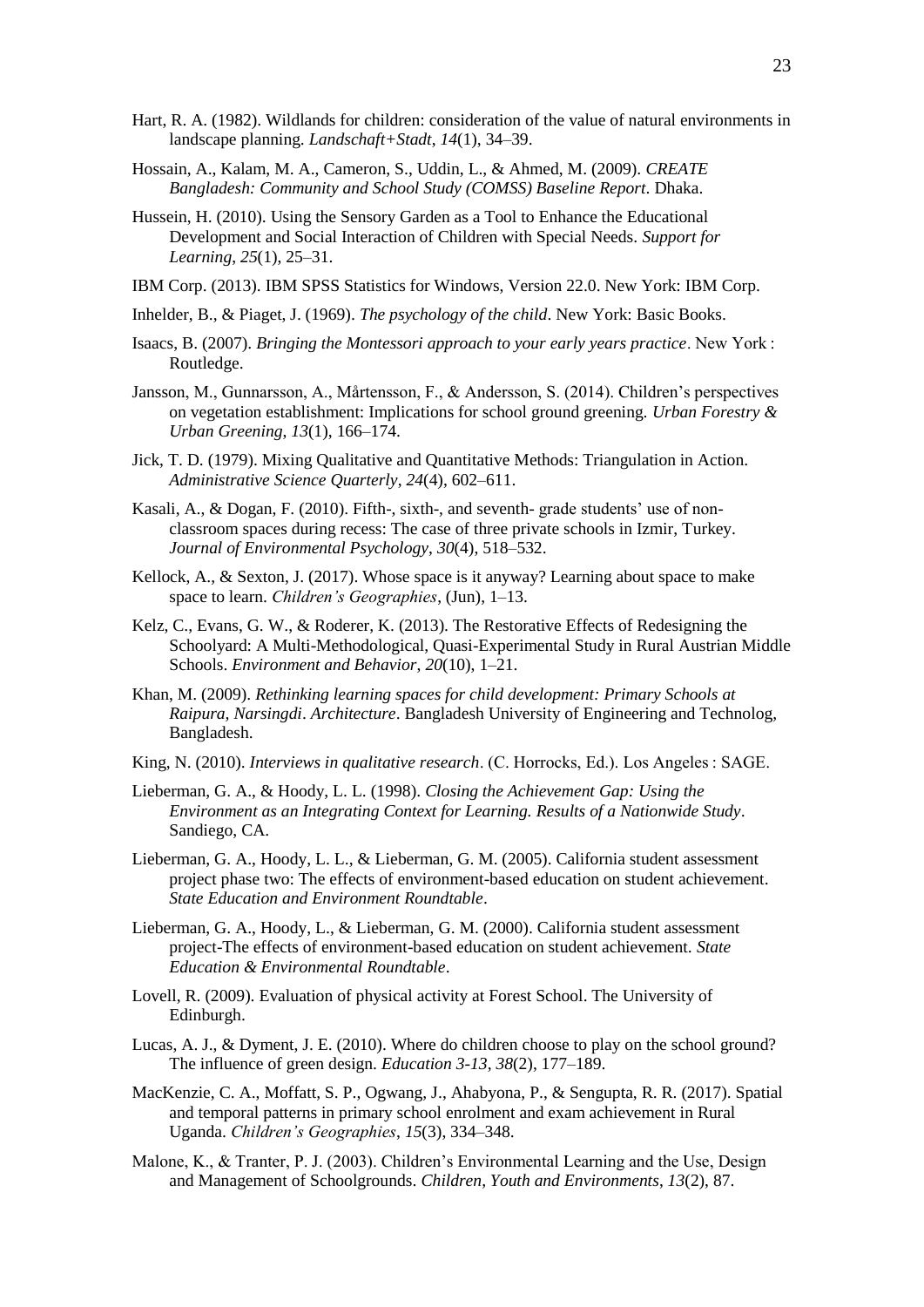- Mårtensson, F., Jansson, M., Johansson, M., Raustorp, A., Kylin, M., & Boldemann, C. (2014). The role of greenery for physical activity play at school grounds. *Urban Forestry & Urban Greening*, *13*(1), 103–113.
- Maynard, T., Waters, J., & Clement, J. (2013). Child-initiated learning, the outdoor environment and the "underachieving" child. *Early Years*, *33*(3), 212–225.
- Ministry of Education. National Education Policy (2010). The Government Republic of Bangladesh. Dhaka
- Monsoureh, R., & Ismail, S. (2012). Methods for Evaluating Responses of Children with Outdoor Environments. *Procedia - Social and Behavioral Sciences*, *49*, 39–46.
- Montessori, M. (1964). The Montessori method (AE George, Trans.). *New York: Schocken.(Translation Originally Published 1912)*.
- Nath, S. R., Mushtaque, A., & Chowdhury, R. (2010). *Qualitative Methods in Educational Research: Studies from BRAC*. Dhaka: Academic Press and Publishers Library.
- Nor Fadzila, A., & Ismail, S. (2012). The Trends and Influential Factors of Children's Use of Outdoor Environments: A Review. *Procedia - Social and Behavioral Sciences*, *38*, 204– 212.
- O'Brien, L. (2009). Learning outdoors: the Forest School approach. *Education 3-13*, *37*(1), 45– 60.
- O'Brien, L., Murray, R., Liz, O., & Richard, M. (2007). Forest School and its impacts on young children: Case studies in Britain. *Urban Forestry & Urban Greening*, *6*(4), 249–265.
- Park, J. J., O'Brien, L., Roe, J., Thompson, C. W., & Mitchell, R. (2011). The natural outdoors and health: assessing the value and potential contribution of secondary public data sets in the UK to current and future knowledge. *Health & Place*, *17*(1), 269–279.
- Rabbi, A. F. M. F. (2005). Primary Education in Bangladesh: Viability of Achieving Millennium Development Goals Primary Education in Bangladesh. Dhaka
- Rickinson, M., Dillon, J., Teamey, K., Morris, M., Young Choi, M., Sanders, D., & Benefield, P. (2004). A review of research on outdoor learning (Shrewsbury, UK, Field Studies Council).
- Roe, J., & Aspinall, P. (2011). The Emotional Affordances of Forest Settings: An Investigation in Boys with Extreme Behavioural Problems. *Landscape Research*, *36*(5), 535–552.
- Roe, J., & Aspinall, P. (2011). The restorative outcomes of forest school and conventional school in young people with good and poor behaviour. *Urban Forestry and Urban Greening*, *10*(3), 205–212.
- Samborski, S. (2010). Biodiverse or barren school grounds: Their effects on children. *Children Youth and Environments*, *20*(2), 67–115.
- Singal, N., & Swann, M. (2011). Children's perceptions of themselves as learner inside and outside school. *Research Papers in Education*, *26*(4), 469–484.
- Tanner. (2000). The influence of school architecture on academic achievement. *Journal of Educational Administration*, *38*(4), 309–330.
- Tanner, C. K. (2009). Effects of school design on student outcomes. *Journal of Educational Administration*, *47*(3), 381–399.
- Tranter, P. J., & Malone, K. (2004). Geographies of environmental learning: an exploration of children's use of school grounds. *Children's Geographies*, *2*(1), 131–155.
- UNESCO Institute for Statistics, & UNICEF. (2015). *Fixing the Broken Promise of Education for All*. Canada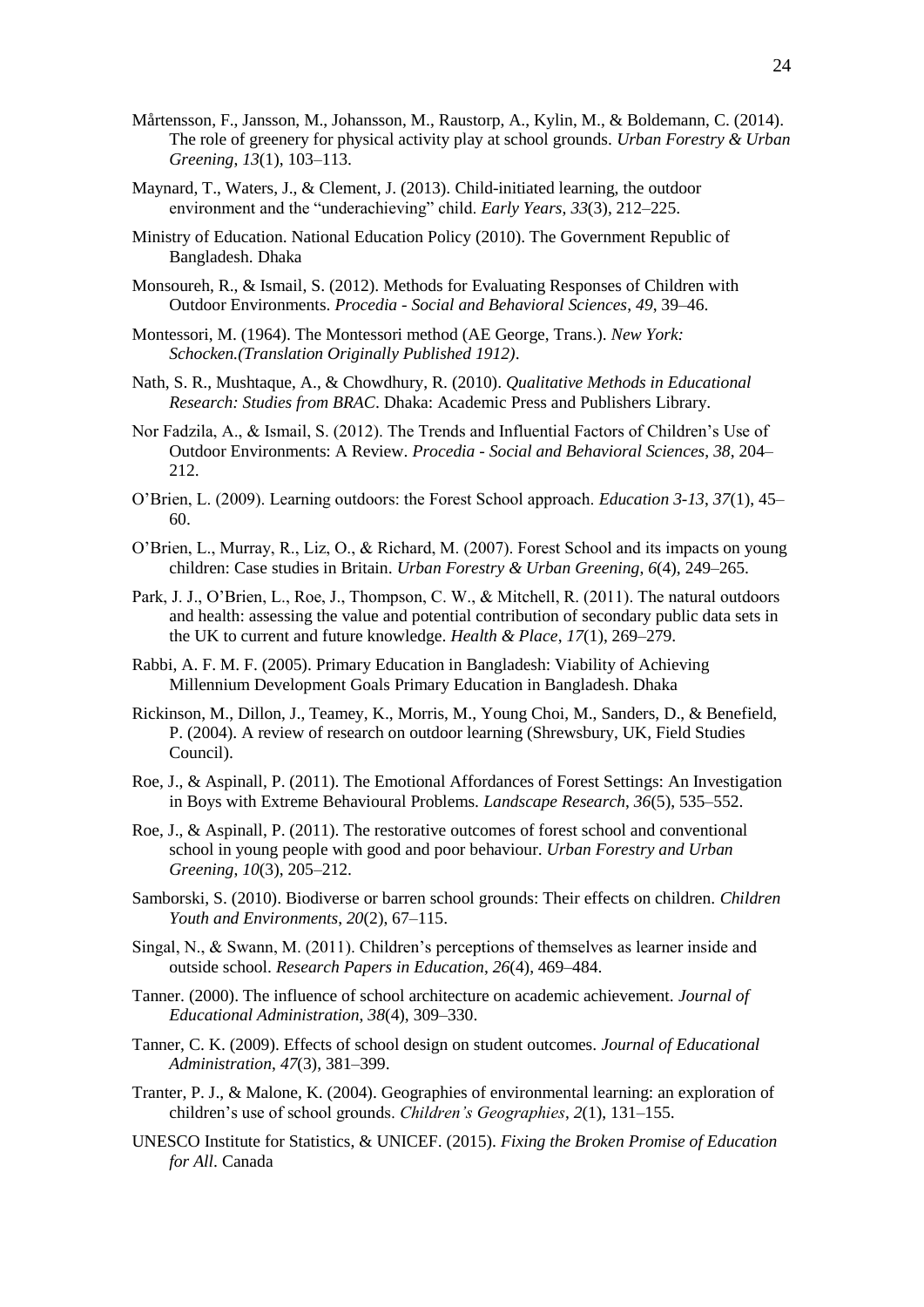Ward Thompson, C., & Aspinall, P. A. (2011). Natural Environments and their Impact on Activity, Health, and Quality of Life. *Applied Psychology: Health & Well-Being*, *3*(3), 230–260.

Willenberg, L. J., Ashbolt, R., Holland, D., Gibbs, L., MacDougall, C., Garrard, J., … Waters, E. (2010). Increasing school playground physical activity: a mixed methods study combining environmental measures and children's perspectives. *Journal of Science and Medicine in Sport / Sports Medicine Australia*, *13*(2), 210–6.

# **Appendices**

# **Questionnaire items (translated from Bangla)**

- 1. How is the lighting condition for studying in the classroom/outdoors?
	- I can read very well (very good)
	- I can read moderately well (good)
	- I can somewhat read (bad)
	- I cannot read at all (very bad)
- 2. How is the acoustical condition of the classroom/outdoors?
	- I can listen to the teachers very clearly (very good)
	- I can listen to the teachers moderately clearly (good)
	- I can somewhat listen to the teachers (there is some noise from other classrooms or the street) (bad)
	- I cannot listen to the teachers at all (it is very noisy with sound travelling

from the other classrooms or the street) (very bad)

- 3. How is the seating condition in the classroom/outdoors?
	- The seating is very comfortable (very good)
	- The seating is moderately comfortable (good)
	- The seating is not comfortable (bad)
	- The seating is not comfortable at all (very bad)
- 4. How do you feel about learning science in the classroom/outdoors?
	- I enjoy it very much (very good)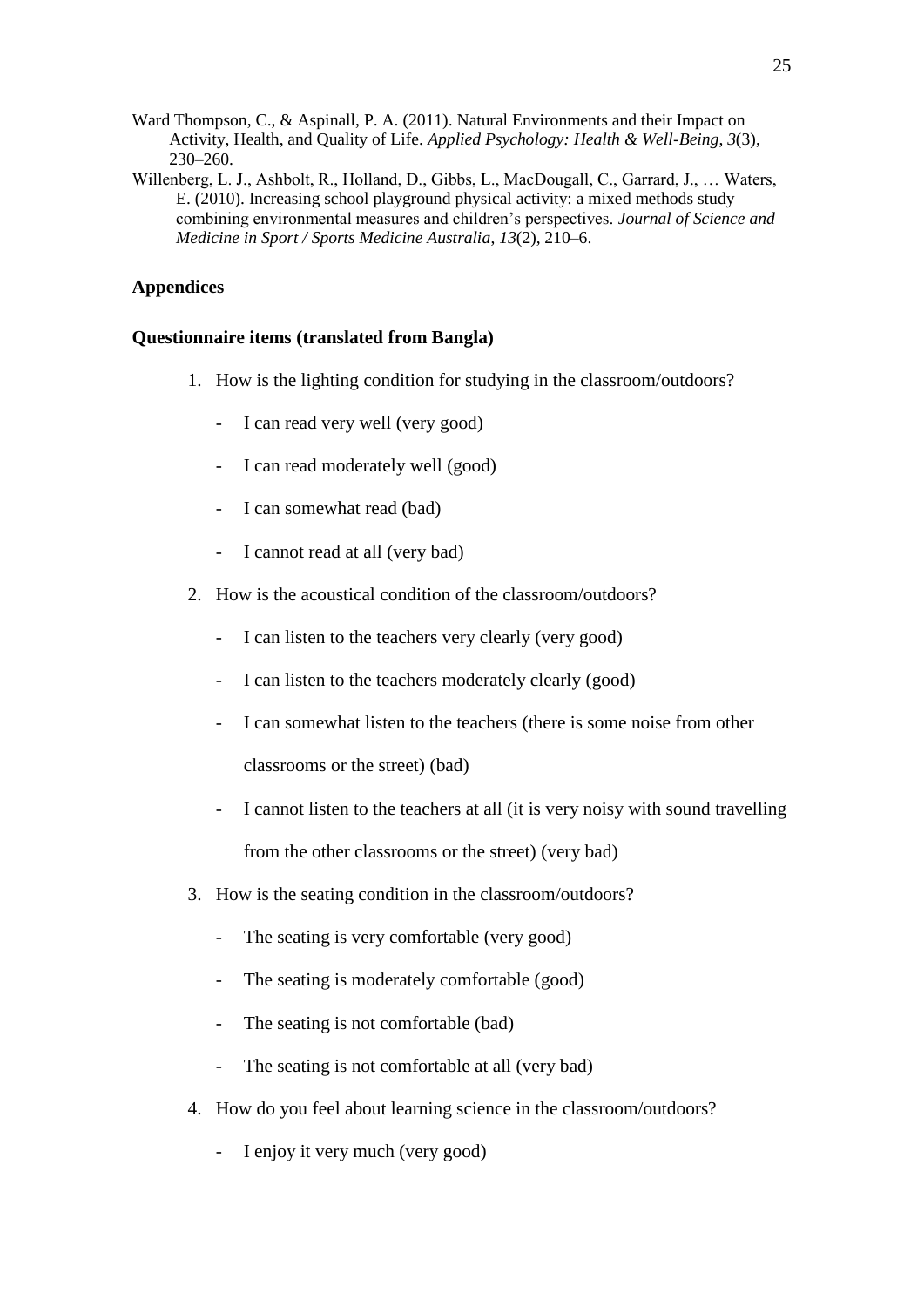- I moderately enjoy it (good)
- I somewhat enjoy it (bad)
- I do not like it at all (very bad)
- 5. How often do you actively participate in learning in the classroom/outdoors?
	- Very often
	- Often
	- Sometimes
	- Never

# **Example items from Achievement Test 1: Plants (translated from Bangla)**

- 1. Which one is a non-flowering plant?
- a) Fern b) Sunflower c) Paddy d) Chilli
- 2. Which of the following groups has elements with same properties?
- a) Fern, mushroom, algae b) chick peas, mustard, moss c) rice, wheat, mushroom d) mango, berry, pine
- 3. What do you see when observing a leaf of a fern?
	- a) Sorus a granular element b) the seed alongside the leaf c) a green velvety texture d) the leaf is not green

#### **Example items from Achievement Test 2: Soil (translated from Bangla)**

- 1. The rotten bits of dead animals and plants create
	- a) Manure b) sandy soil c) humus d) aggregate
- 2. Which type of soil contains equal parts of sand, water and clay?
	- a) Sandy b) clayey c) silty d) loamy